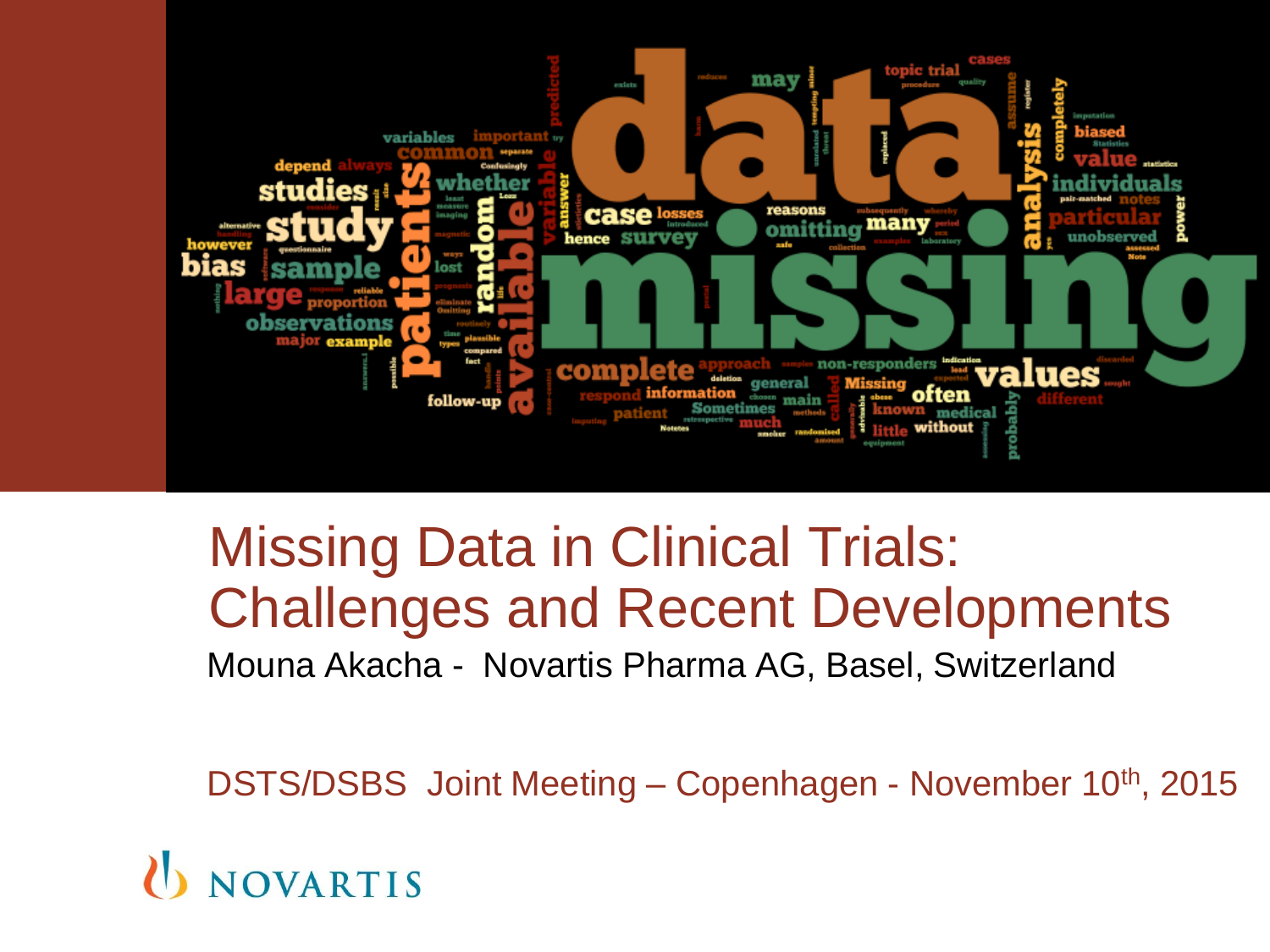## **Outline**

- **Introduction**
- Case Study
- **Traditional Methods**
- **Principled Methods and Scientific Questions of Interest**
- Case Study Revisited
- Remarks
- Conclusions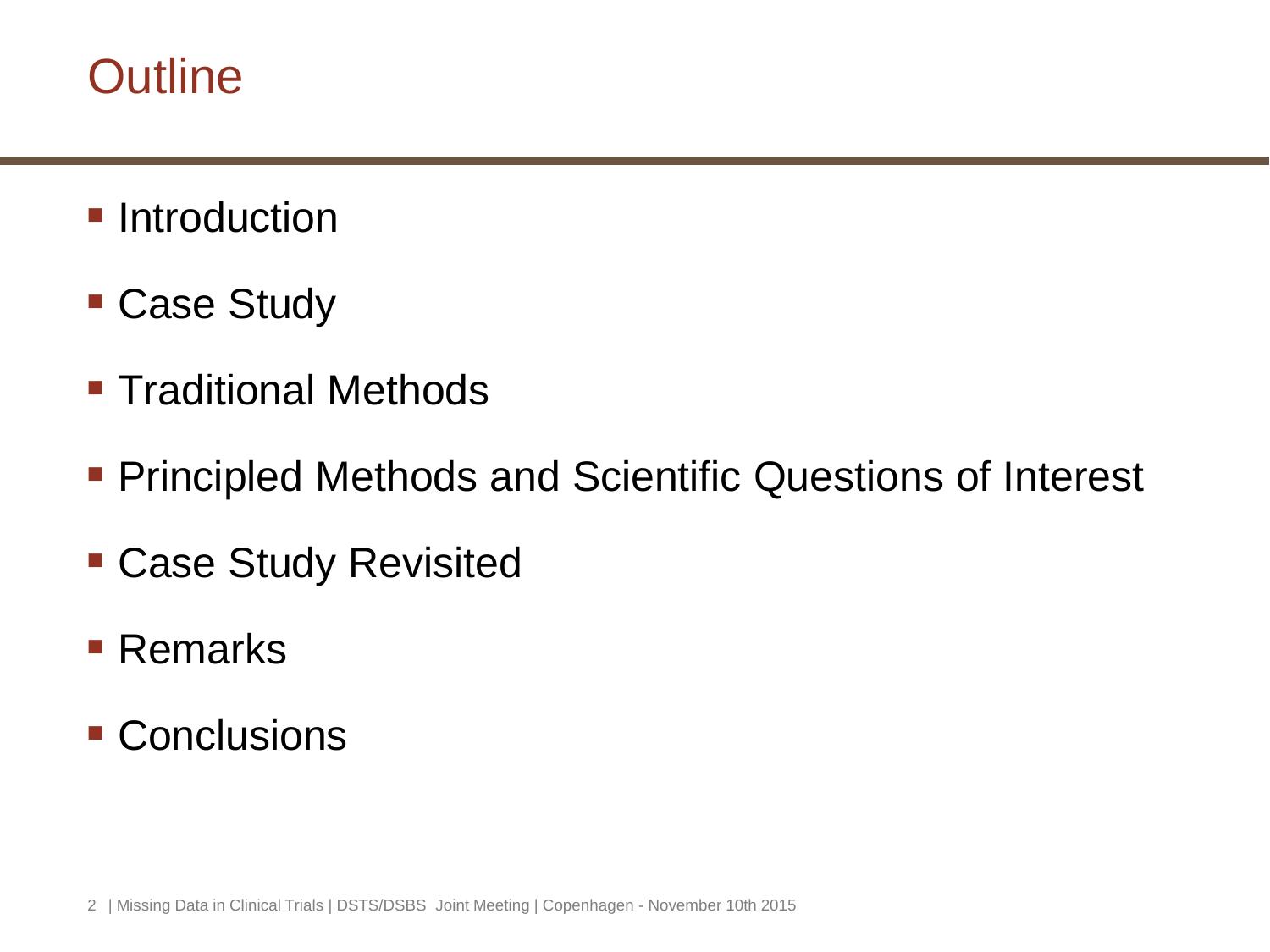## **Outline**

- **Introduction**
- Case Study
- **Traditional Methods**
- **Principled Methods and Scientific Questions of Interest**
- Case Study Revisited
- Remarks
- **E** Conclusions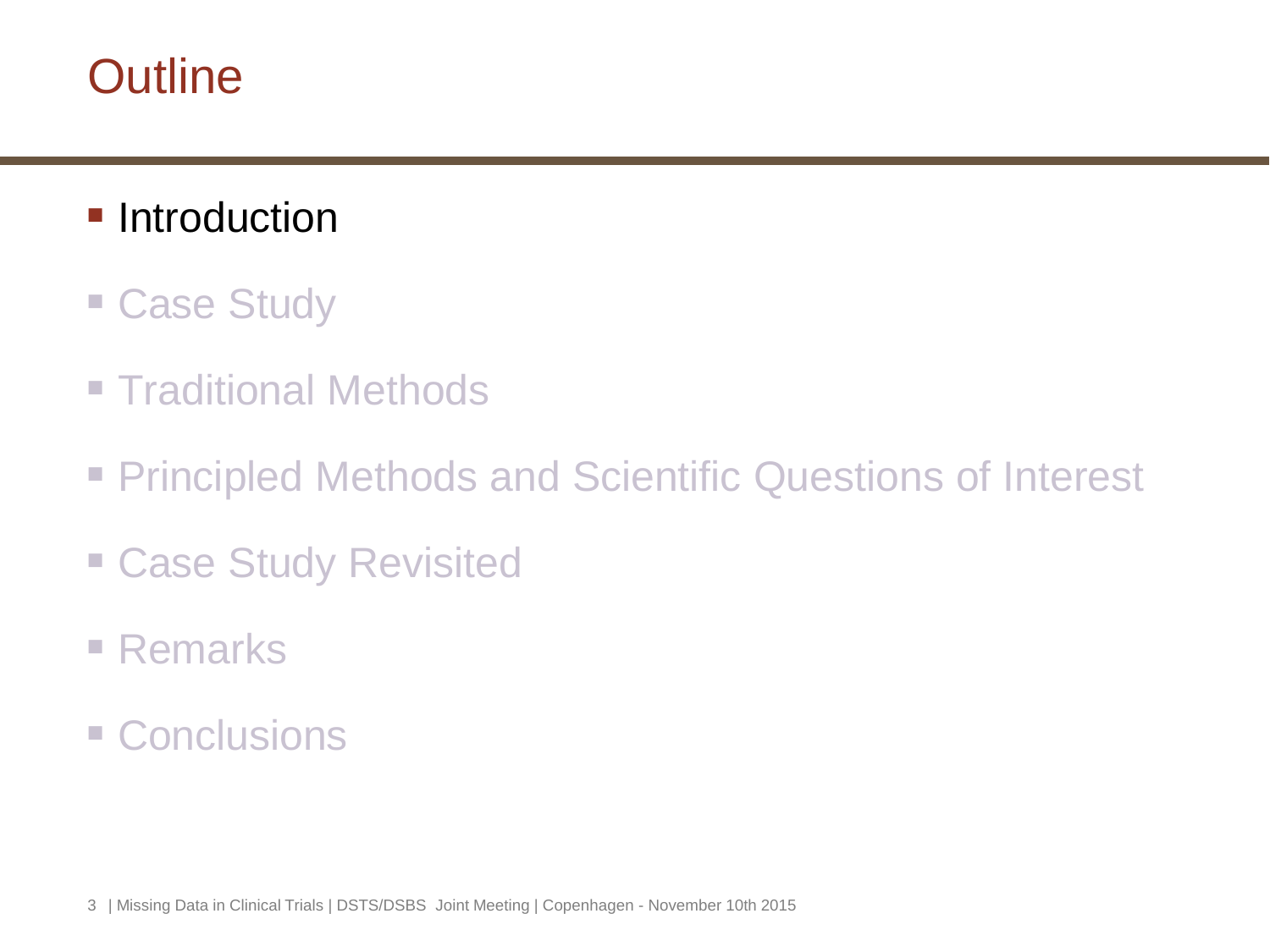## Missing Data

*Frequently encountered across all development phases*

In a clinical trial context, missing data are data we intended to collect, but for one reason or another did not.

Patients may skip a single visit or drop out/discontinue from the study such that the primary endpoint of interest is missing.

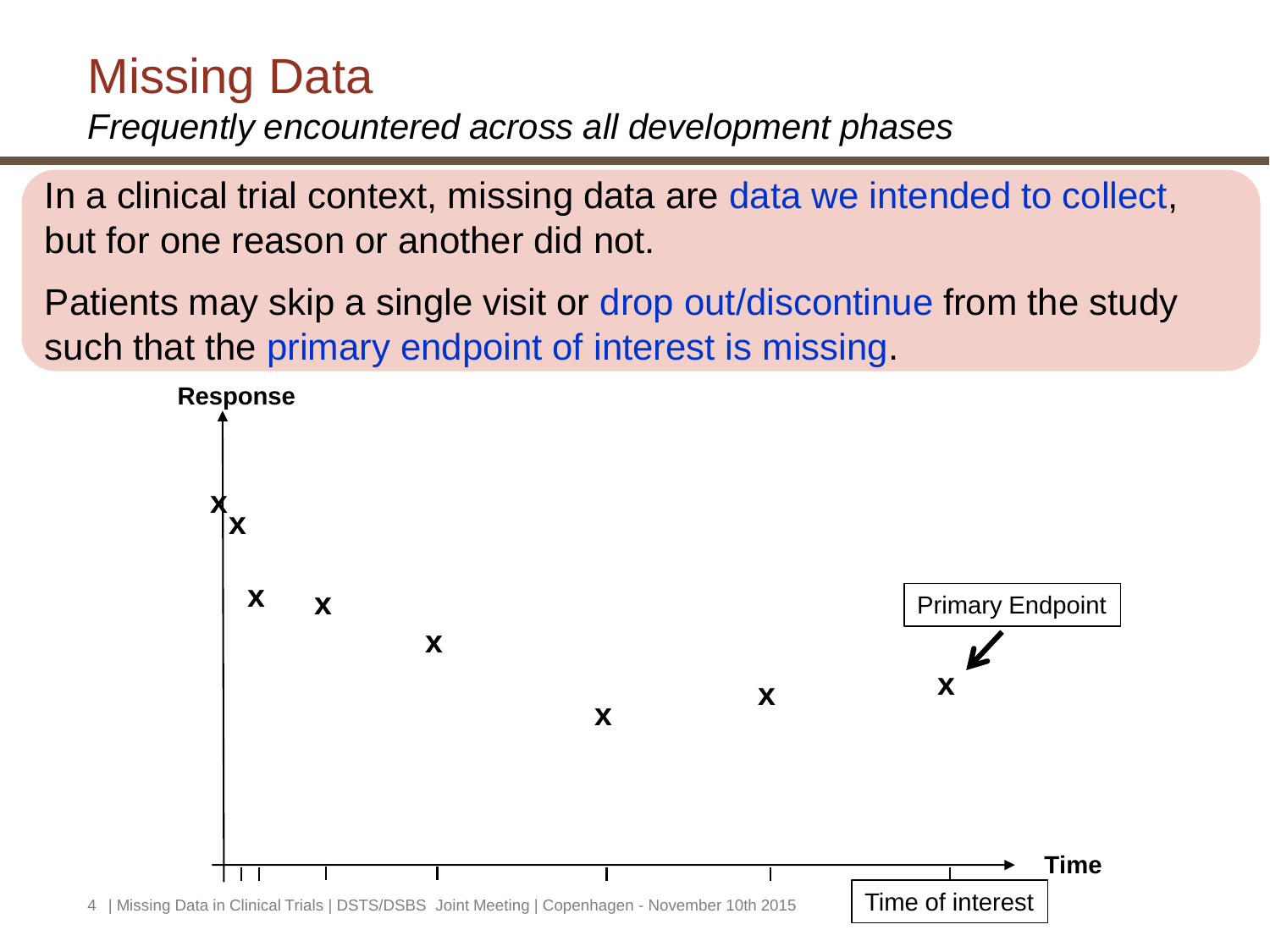## Missing Data

*Frequently encountered across all development phases*

In a clinical trial context, missing data are data we intended to collect, but for one reason or another did not.

Patients may skip a single visit or drop out/discontinue from the study such that the primary endpoint of interest is missing.

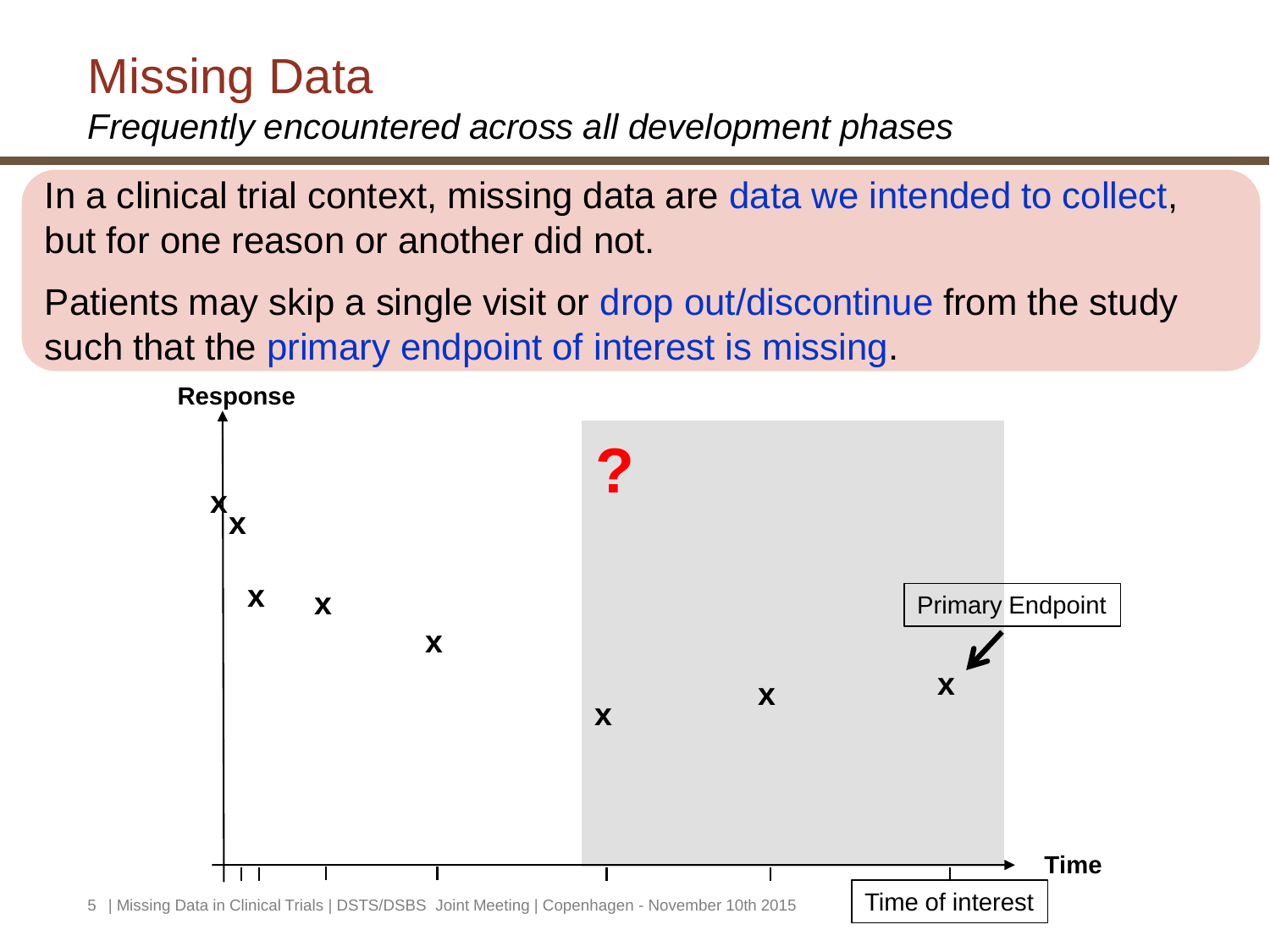# Examples for Reasons of Missing Data

Primary endpoint may be missing because of

- lack of efficacy
- patients consider themselves to have fully recovered
- unacceptable adverse event
- practical or administrative reason (e.g. patient moves away)

#### The following are special cases

- patients are not able to perform a test (e.g. 6 minute walking test, 6MWD)
- patients die

which should ideally be considered as components of the endpoint, e.g.

- If clinically meaningful, assign 6MWD= 0 meters for patients that cannot walk
- When patient die we may
	- − Consider cause-specific death as primary endpoint (e.g. cardiovascular death)
	- − Fold death into another outcome to form a composite endpoint (e.g. CV death or heart failure hospitalization)
	- − Consider questions such as: "What would the outcome be, had the patient not died?"

(Indication specific)

Problematic as related to efficacy or safety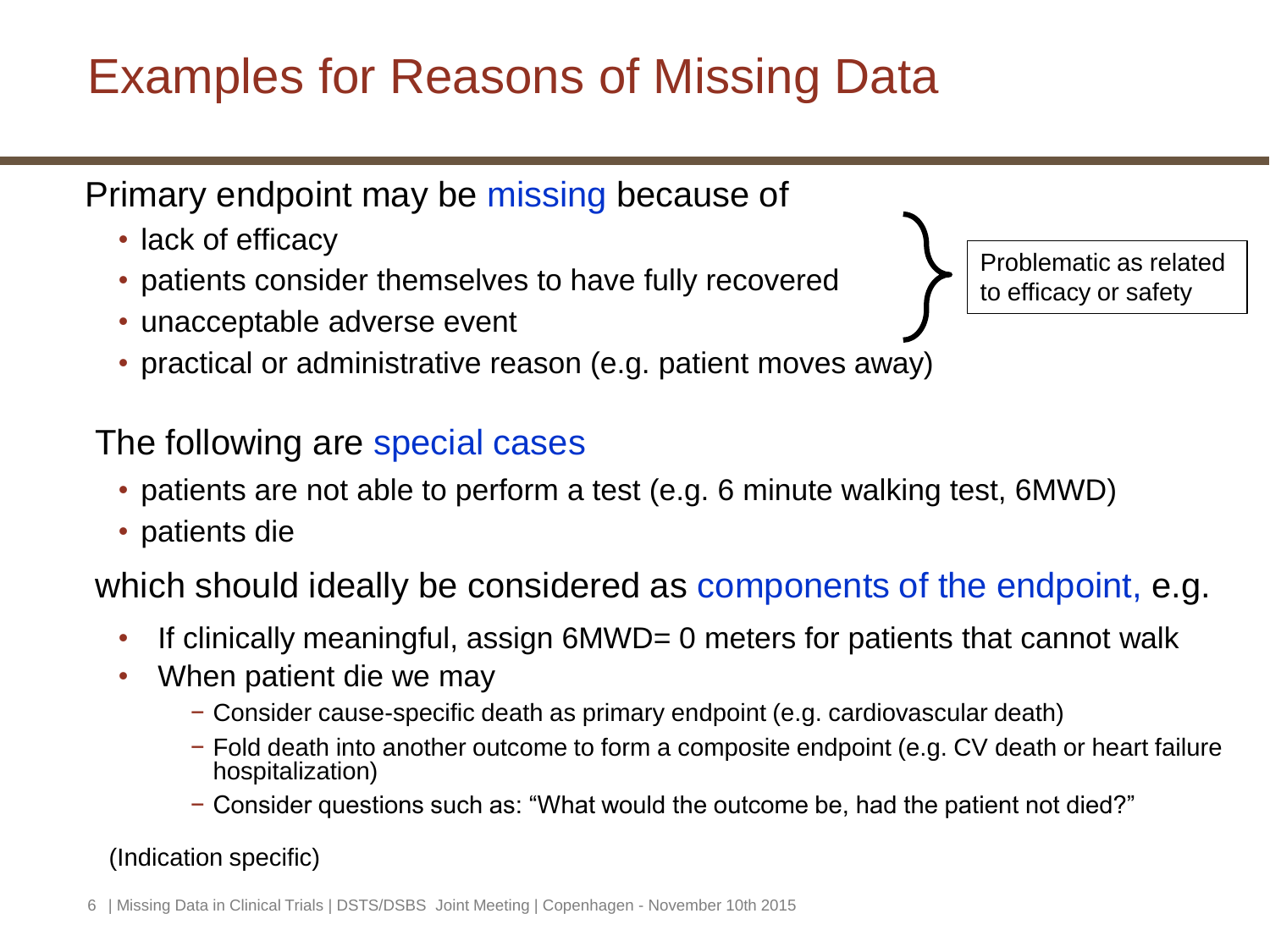Missing Data are a Critical Factor in the Regulatory Assessment



U.S. drug reviewers said Johnson & Johnson's blood thinner Xarelto appeared to reduce the risk of new heart attacks and strokes in people with heart problems, **but missing data raised doubts about whether the drug actually worked.**

- Drug for acute coronary syndromes (ACS)
- 12% of patients had incomplete follow-up
- Cardiovascular and Renal Drugs Advisory Committee voted against recommending approval: 6 to 4 (with one abstention) against recommending Xarelto for ACS
- FDA followed the recommendation of the advisory committee and did not approve the drug for ACS

7 | Missing Data in Clinical Trials | DSTS/DSBS Joint Meeting | Copenhagen - November 10th 2015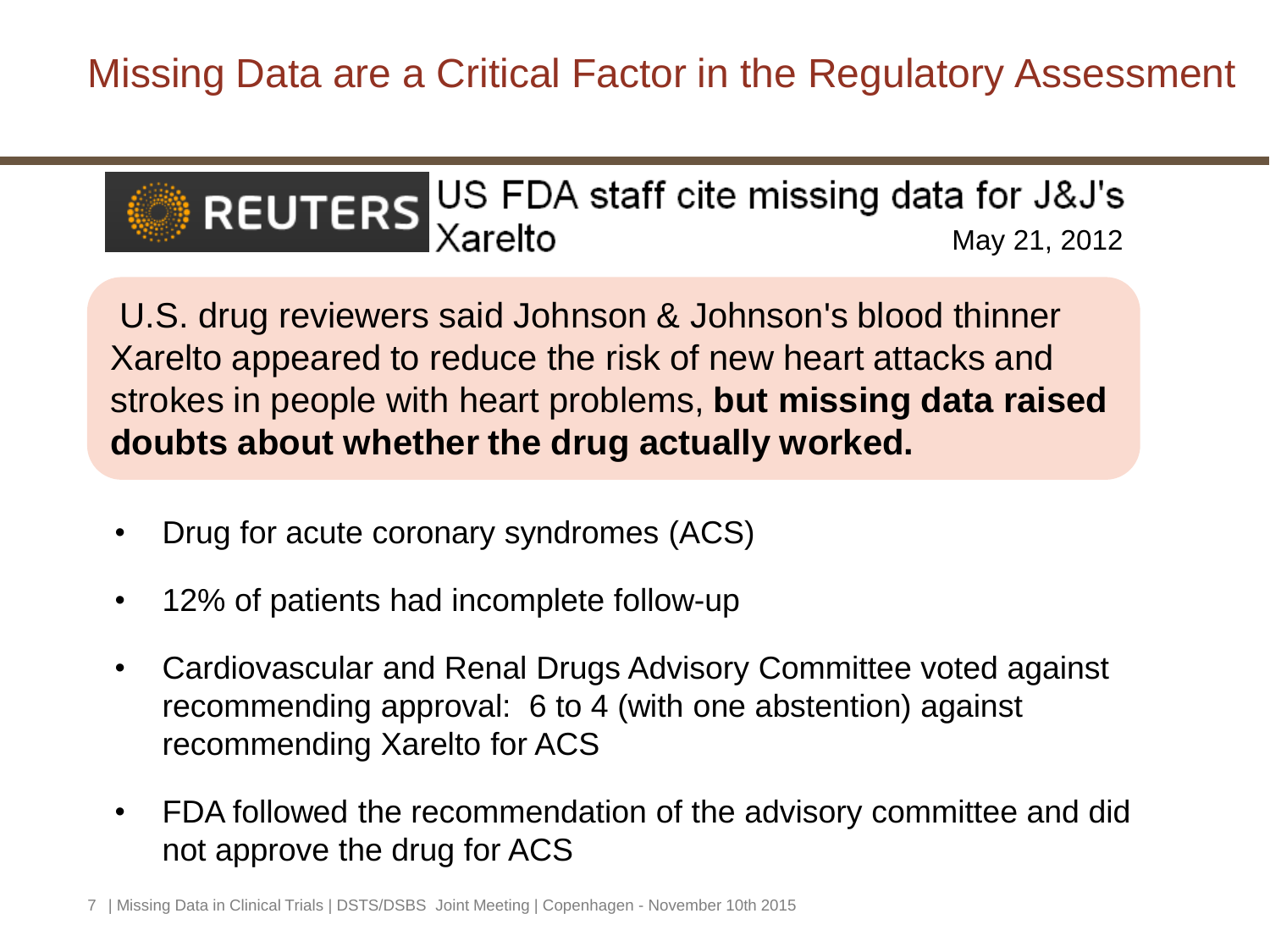Missing Data are a Critical Factor in the Regulatory Assessment



Comments by 3 advisory committee panelists:

- "Were there not questions about loss to follow-up and missing data, it would have been a yes."
- "It's not the question about what happened with the data we have, but the bigger question is what happened in the patients with the missing data."
- "There was enough uncertainty in the robustness and quality of the data that dissuaded me from voting yes... The 'missingness' of the data doesn't invalidate it, but it certainly makes it hard to infer."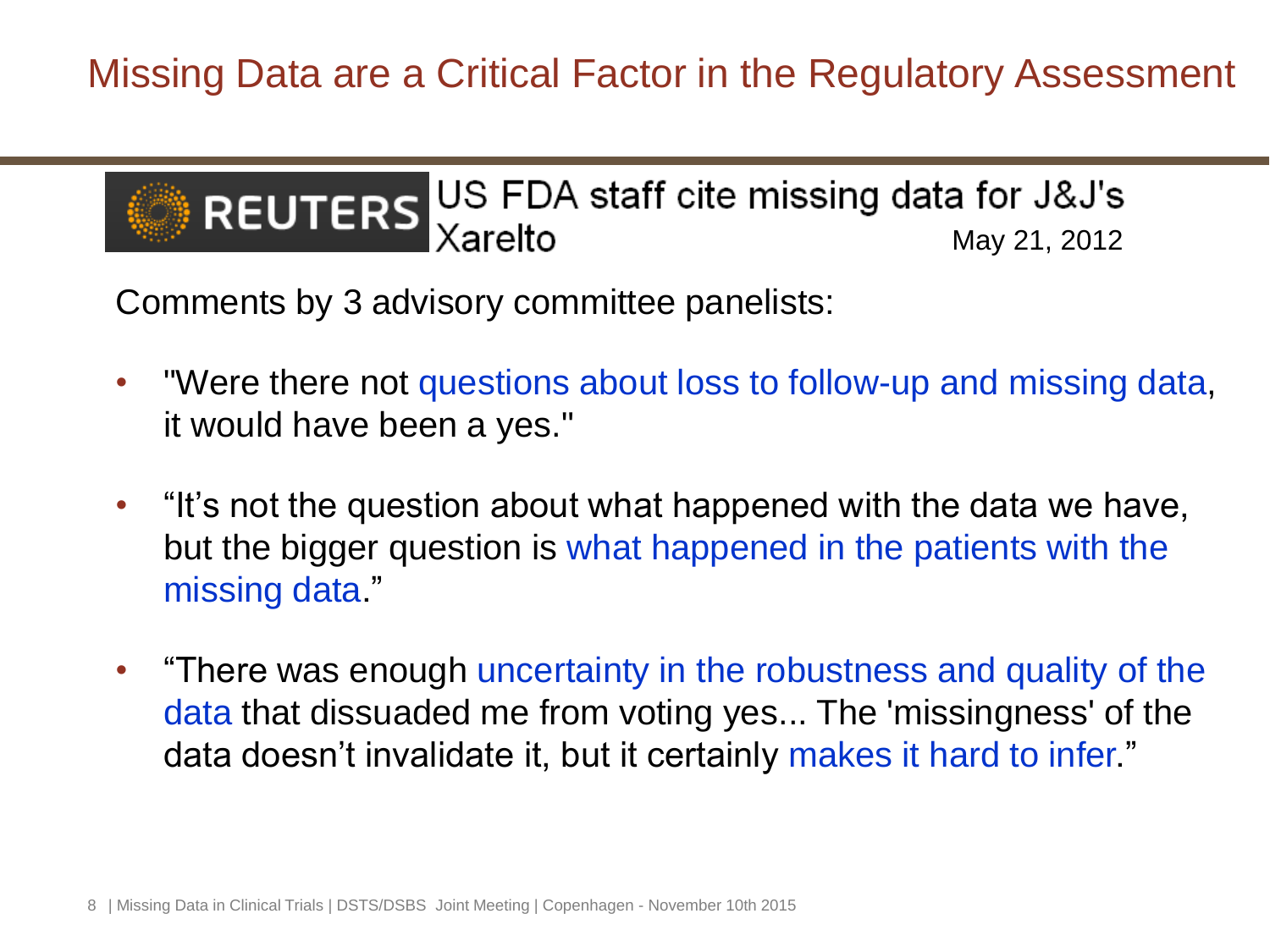## Missing Data may compromise Randomization

- Randomization is needed to achieve comparable groups such that differences between groups must be due to treatment
- **If** subjects that drop out are excluded from the final analysis, it may create important systematic differences among groups  $\rightarrow$  complete case analyses (CCA) are potentially biased
- For example, consider 2-arm comparison where
	- many active arm patients with poor outcomes drop out;
	- no placebo arm patients drop out;
	- treatment effect estimate based on 'completers' is larger than in reality.
- Maintain comparable groups by including every subject who is randomized regardless of drop out

## **Question: How to include a subject for whom the primary endpoint is missing?**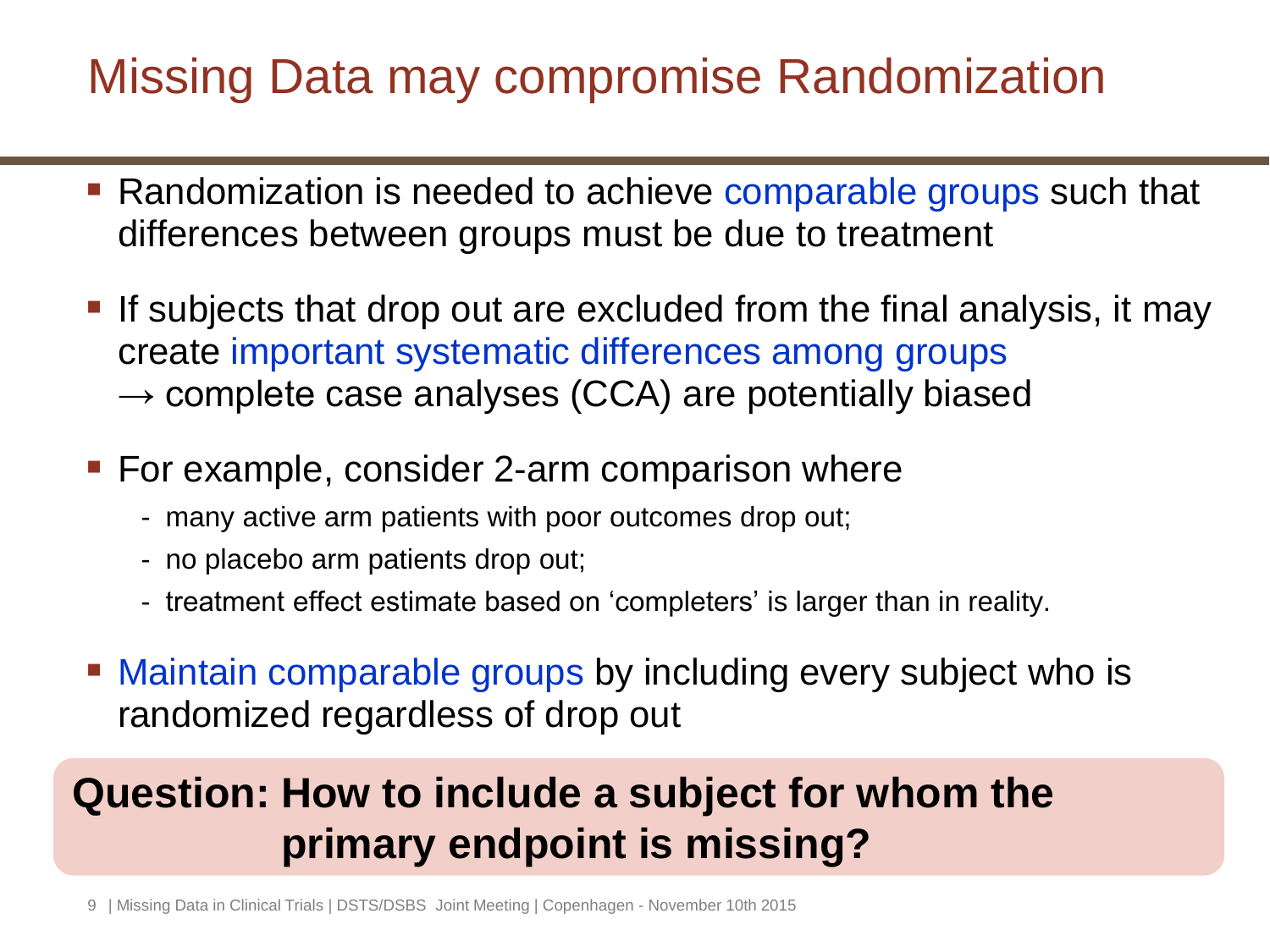## **Outline**

## **Introduction**

- Case Study
- **Traditional Methods**
- **Principled Methods and Scientific Questions of Interest**
- Case Study Revisited
- Remarks
- **E** Conclusions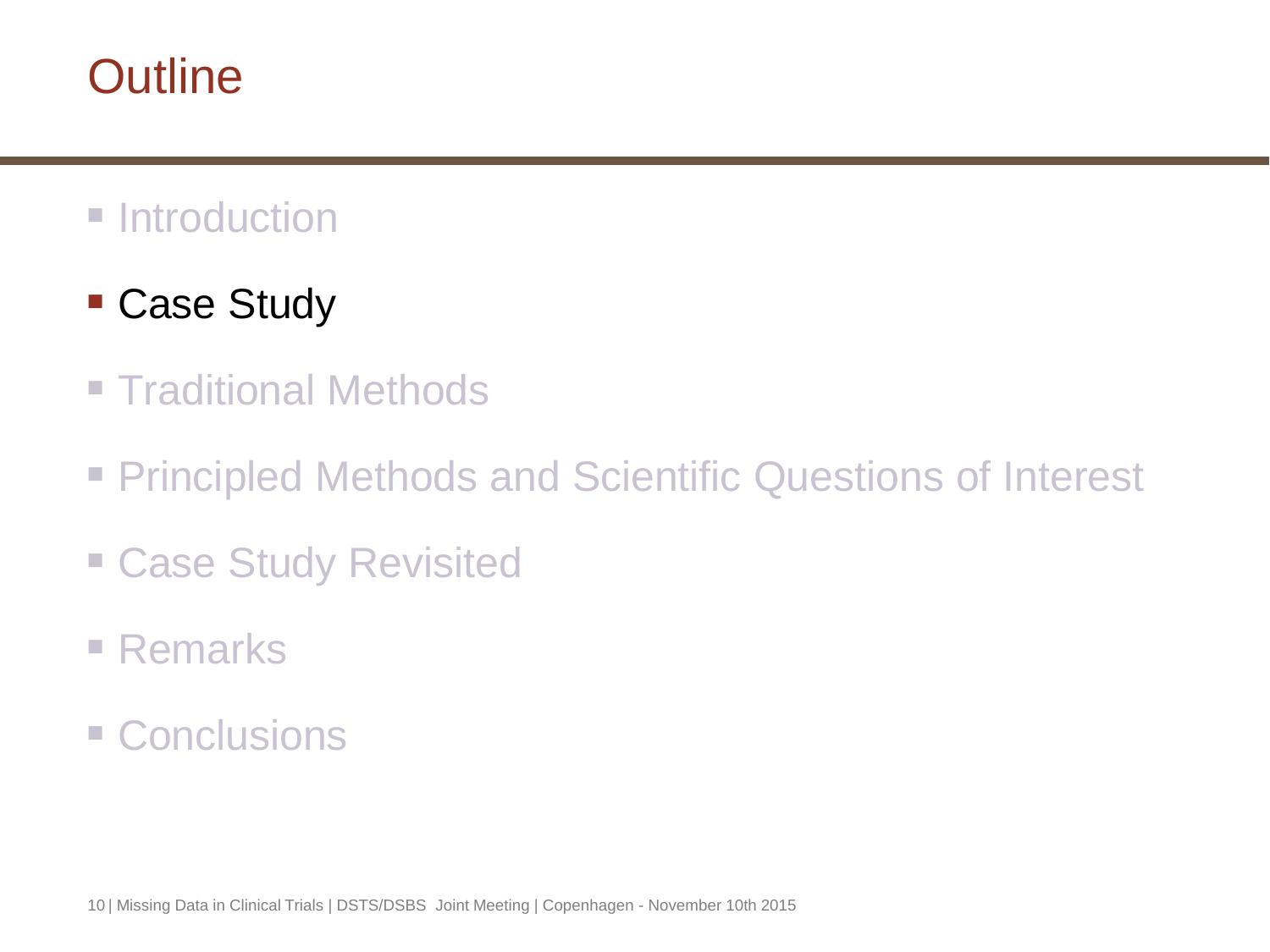## Case Study in COPD *Chronic Obstructive Pulmonary Disease*

- **AIM:** Evaluate the efficacy of an investigational treatment compared to placebo as measured by the change in 6-minute walk distance (6MWD) from baseline to 24 weeks
- Randomized, multinational, double-blind, placebo controlled study
- **200 patients with COPD were randomized**
- **Measurements:** 
	- 6MWD at baseline and every 4 weeks thereafter
	- Various covariates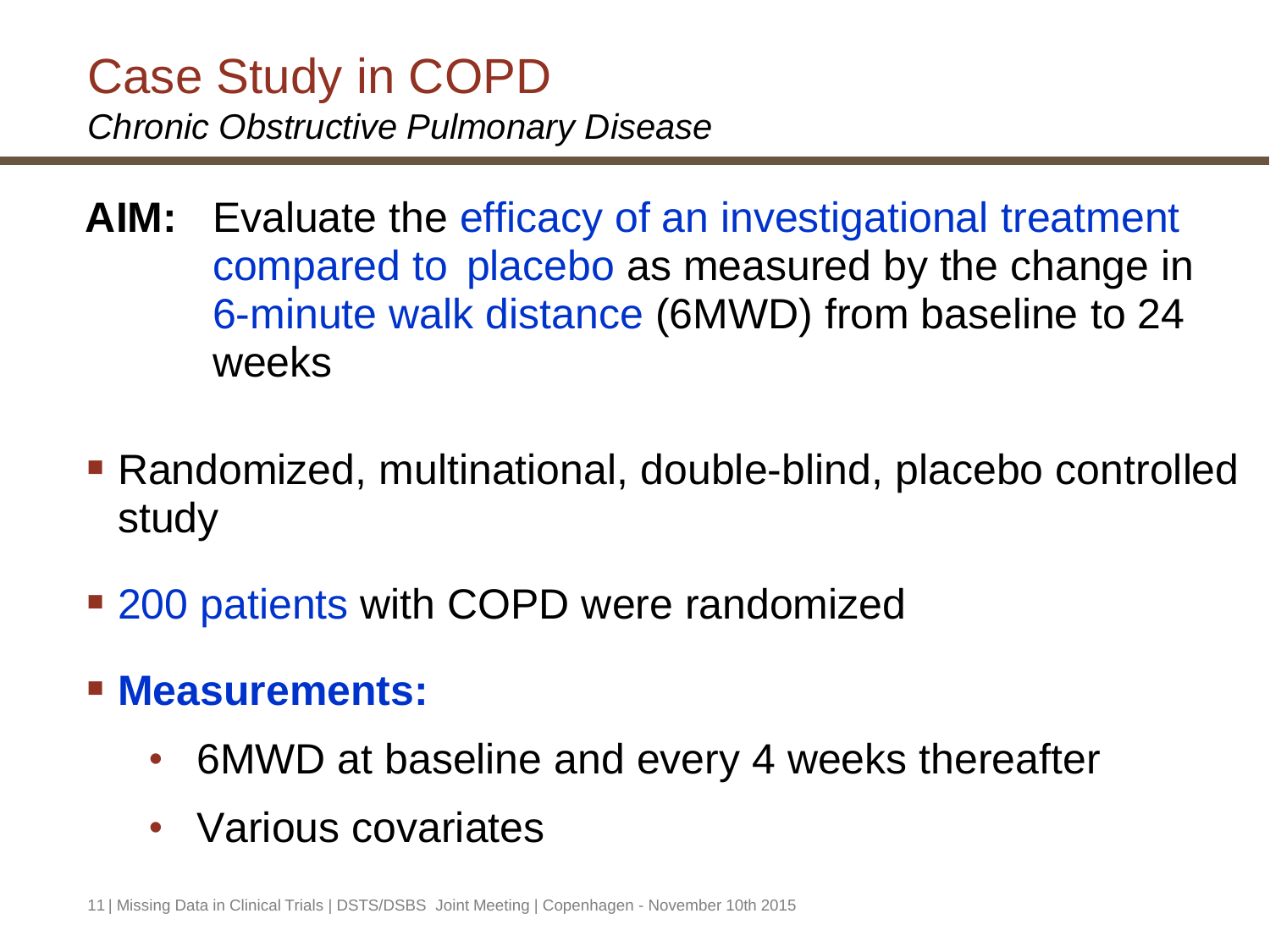# Missing Data Pattern for Primary Endpoint

| <b>Reason for Drop-Out</b>        | <b>Active Arm</b> | <b>Placebo</b> |
|-----------------------------------|-------------------|----------------|
| <b>Adverse events</b>             | 27 (26%)          | 7(7%)          |
| Abnormal laboratory values        | $1(1\%)$          |                |
| Unsatisfactory therapeutic effect | $1(1\%)$          | 5(5%)          |
| Subject withdrew consent          | 2(2%)             | $1(1\%)$       |
| Administrative problems           | $\Omega$          | $1(1\%)$       |
| Death                             | 2(2%)             | 2(2%)          |
| <b>Protocol Deviation</b>         | $\Omega$          | $1(1\%)$       |

| <b>Discontinued</b> | 34 (33%) 17 (17%) |     |
|---------------------|-------------------|-----|
| <b>Completers</b>   | 69 (67%) 81 (83%) |     |
|                     |                   |     |
| <b>Total</b>        | 102               | .98 |

- **Large proportion of** discontinuation
- Imbalance in dropout rates
- **Most patients** discontinue for reasons that are associated with safety or efficacy
- **What is the impact on conclusions that can be drawn from such data?**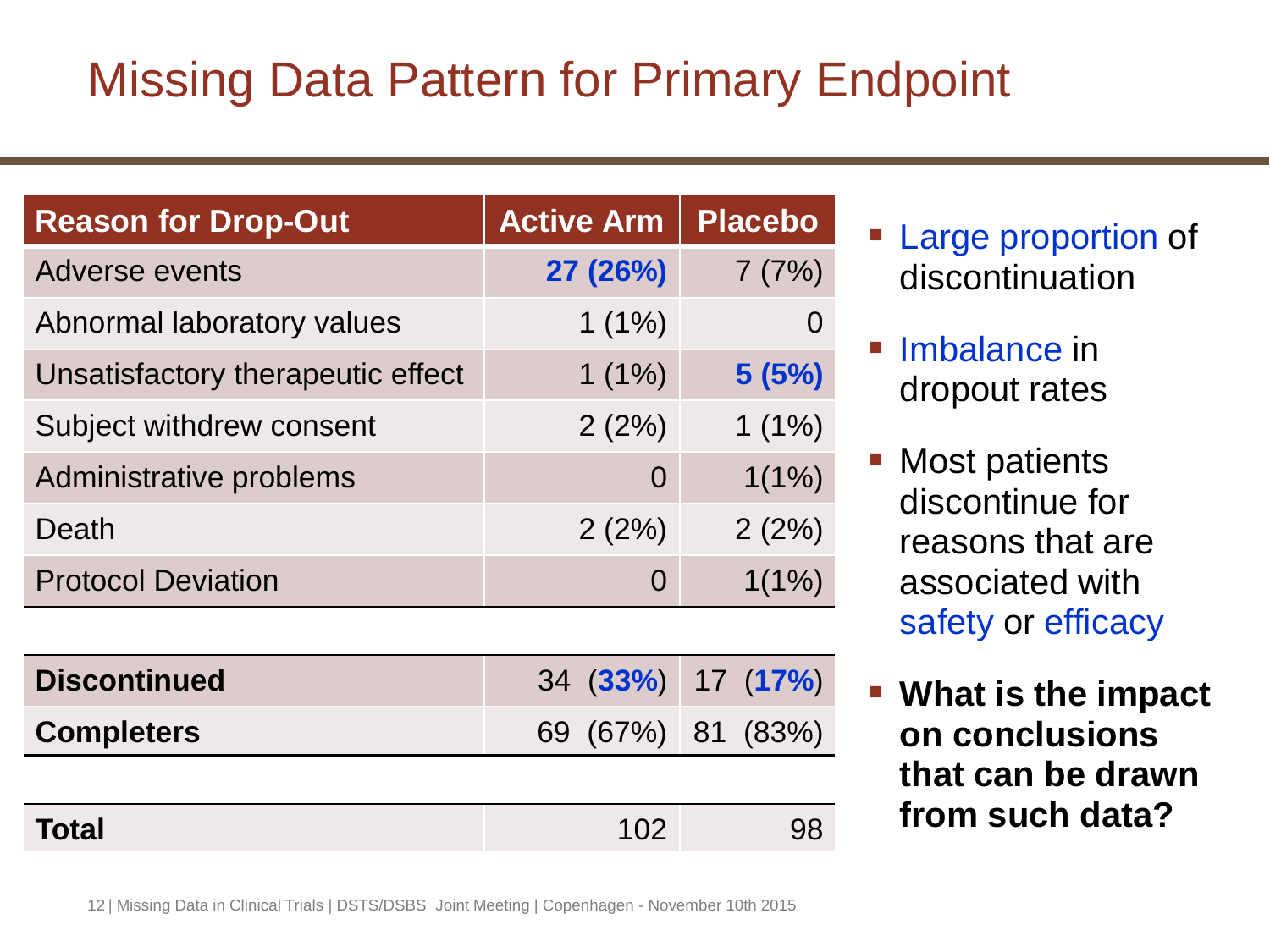## **Outline**

- **Introduction**
- Case Study
- **Traditional Methods**
- **Principled Methods and Scientific Questions of Interest**
- Case Study Revisited
- Remarks
- **E** Conclusions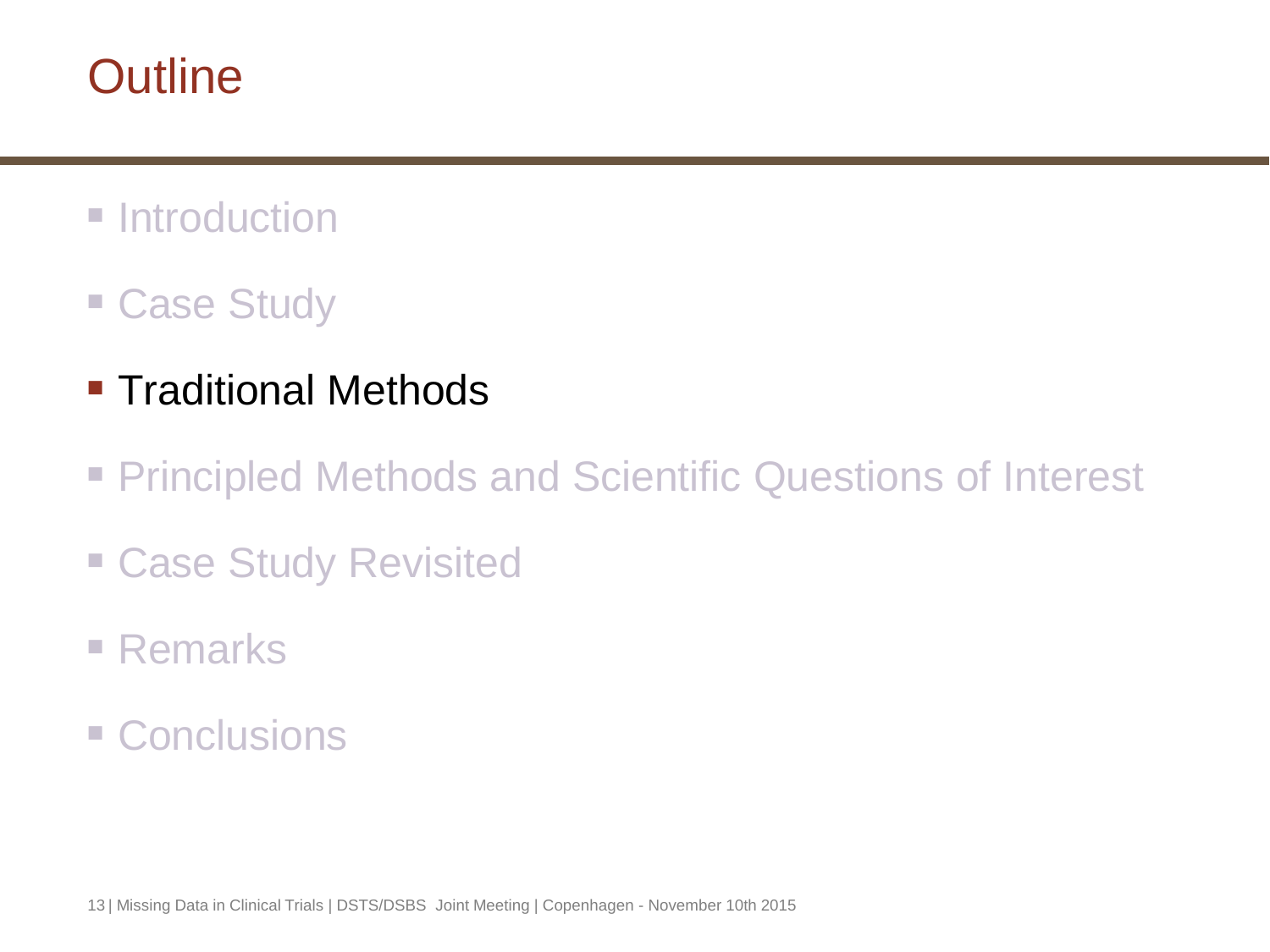### Single Imputation Techniques

**AIM:** Evaluate the efficacy of an investigational arm compared to placebo as measured by the change in 6-minute walk distance (6MWD) from baseline to 24 weeks

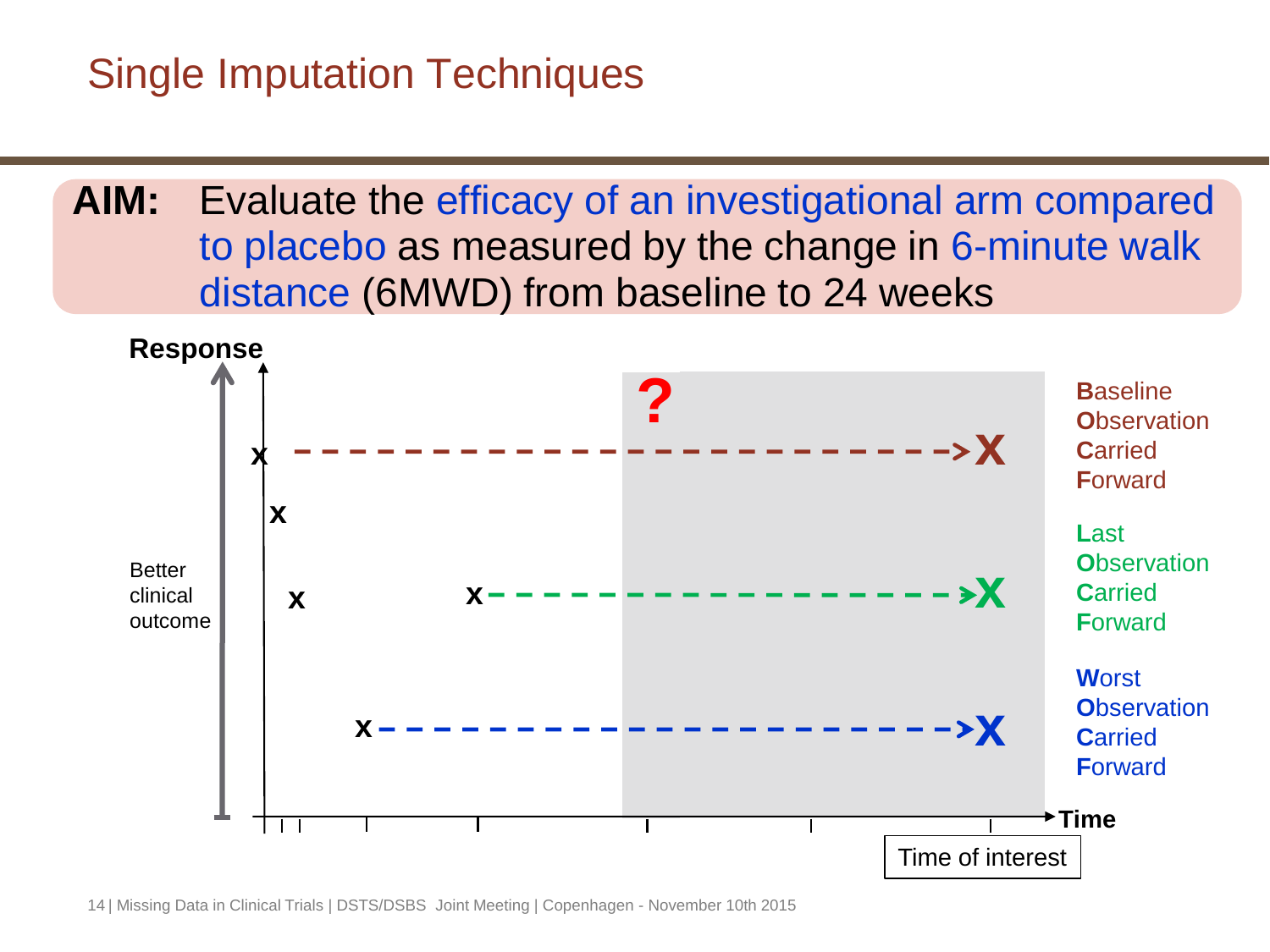## Health Agency Views

*Single Imputation Techniques are no longer acceptable*

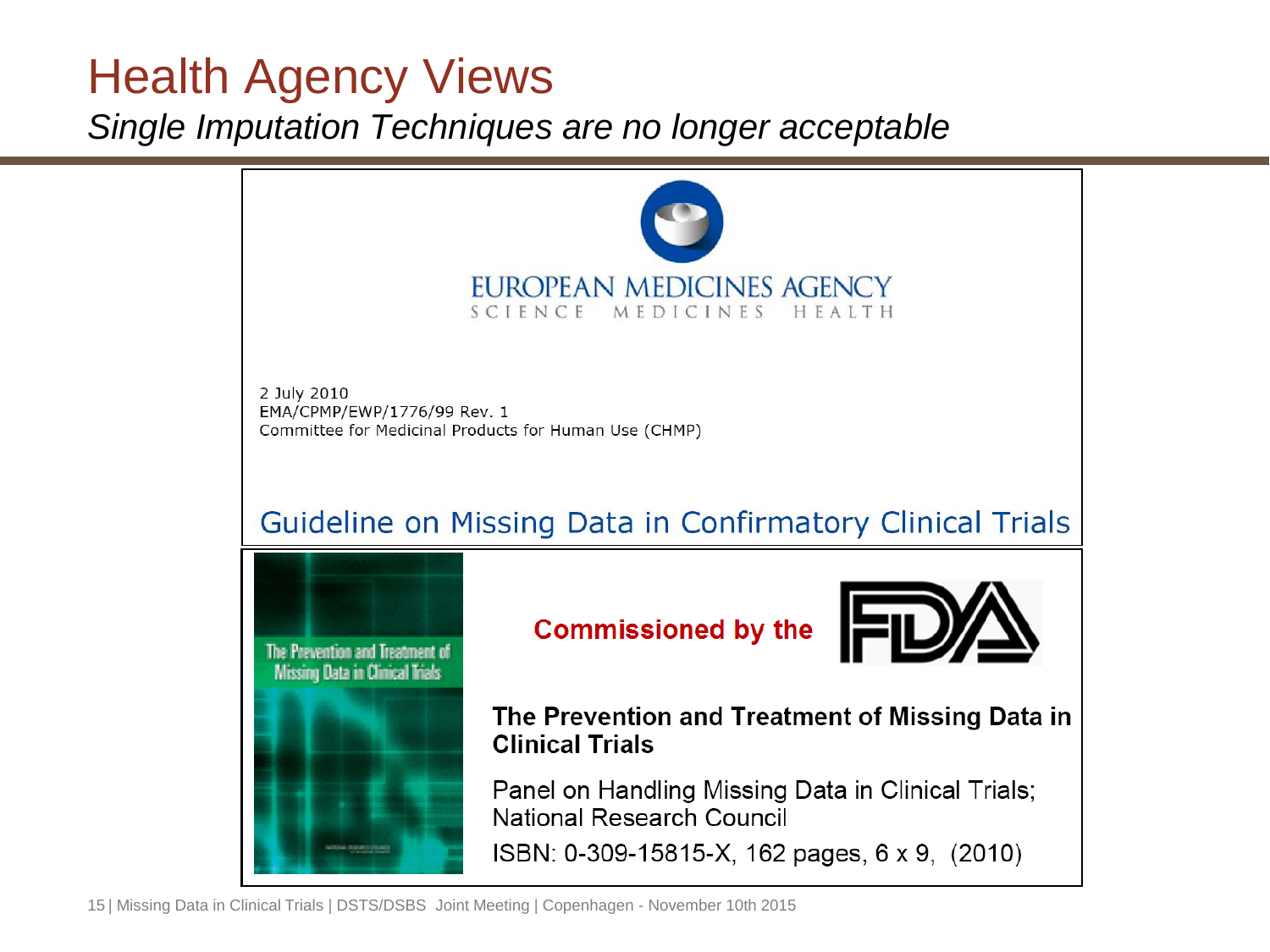## Health Agency Comments on LOCF *Negative view on LOCF*

- **FDA [2012]:** "[...] you proposed to apply LOCF approach to impute missing data. In general, this approach is not acceptable because it assumes that patient outcome does not change after dropout."
- **FDA [2013]:** "[...] using the LOCF method for dealing with missing data is no longer recommended by the Division [...], please specify a primary statistical analysis that does not rely on LOCF and that is in line with NAS recommendations."
- **CHMP [2013]:** "[...] the adequacy of the LOCF approach is particularly questionable, since [...] cannot be assumed as being stable over time, hence contradicting the LOCF assumption. Furthermore it is known that deterministic imputations may bias the variance estimates downward."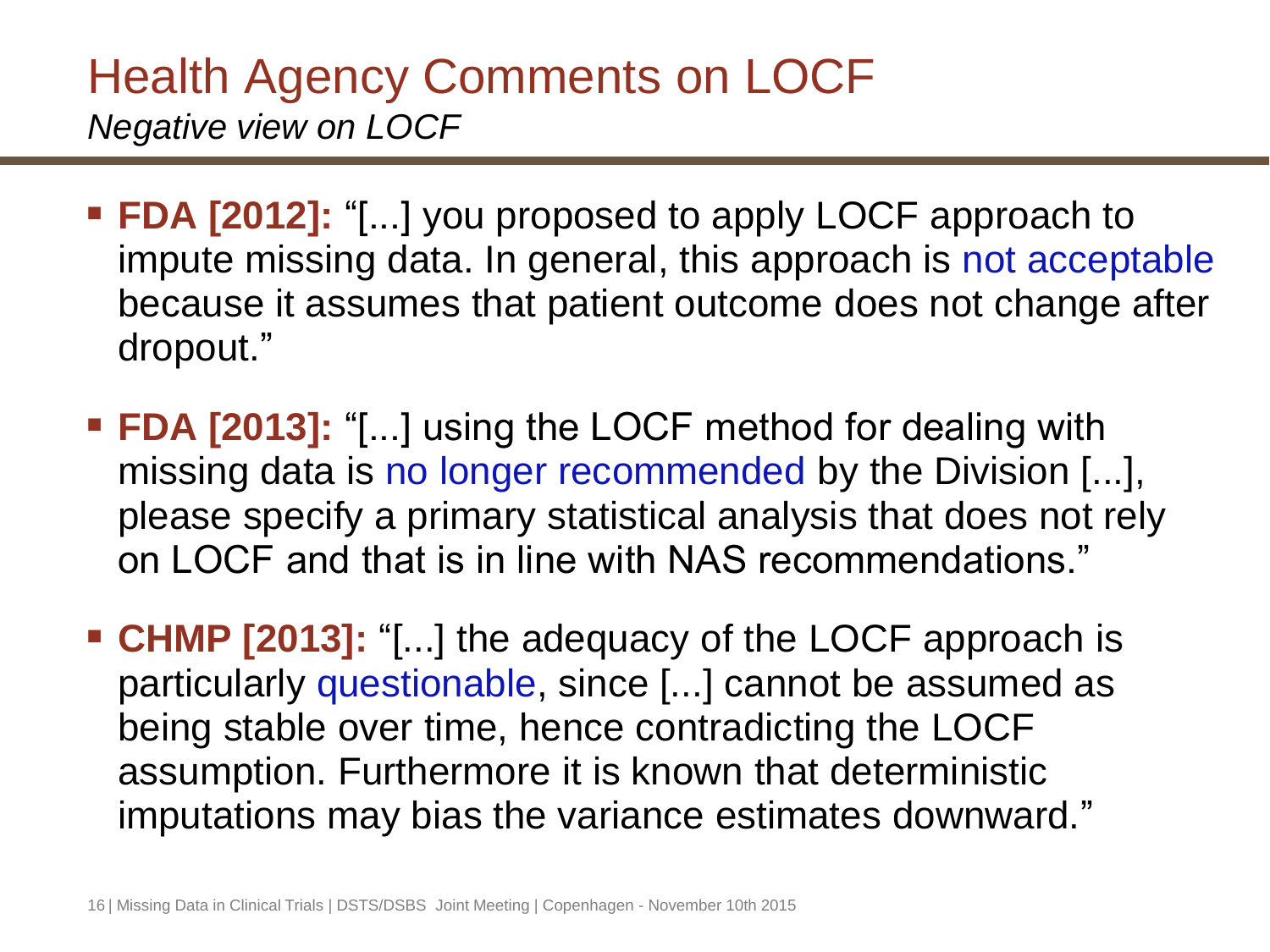Health Agency Comments on LOCF *Negative view on LOCF*

#### dropout." For the Construction of the Local method with the Local method with the Local method with the Local Method with the Local Method with the Local Method with the Local Method with the Local Method with the Local Method with that enable using all randomize please specify a primary statistical analysis that does not rely patients and all observed data **CHMP a** "hefter' way? particularly questionable, since  $\mathbf{y}$  is a summed assumed as summed as summed assumed assumed assumed assu<br>In the assumed assumed as summed as summed as summed as summed as summed as summed as summed as summed as summ **Are there alternative approaches that enable using all randomized patients and all observed data in a 'better' way?**

imputations may bias the variance estimates downward."

**FDA [2012]:** "[...] you proposed to apply LOCF approach to

17 | Missing Data in Clinical Trials | DSTS/DSBS Joint Meeting | Copenhagen - November 10th 2015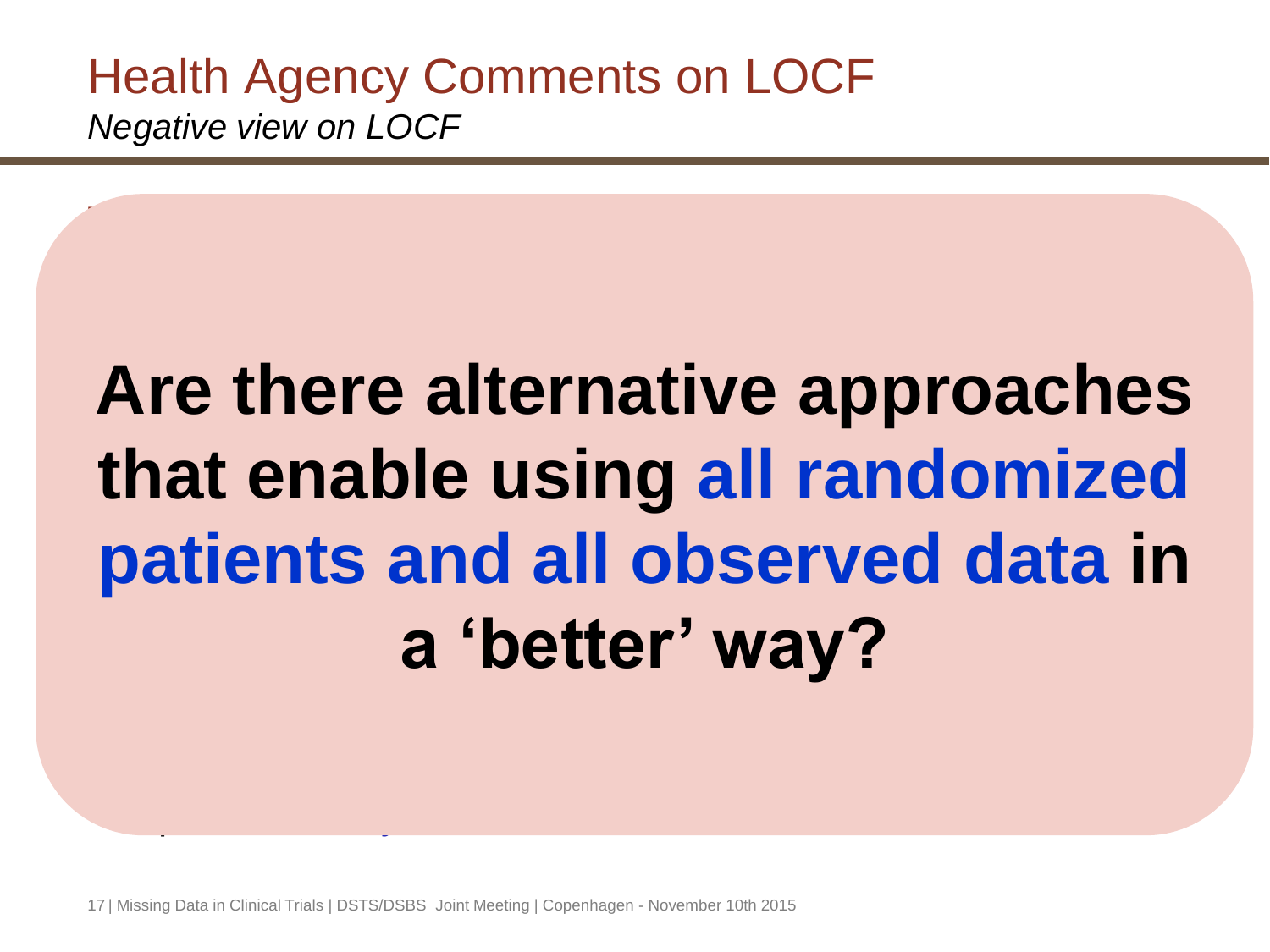## **Outline**

- **Introduction**
- Case Study
- **Traditional Methods**
- **Principled Methods and Scientific Questions of Interest**
- Case Study Revisited
- Remarks
- **E** Conclusions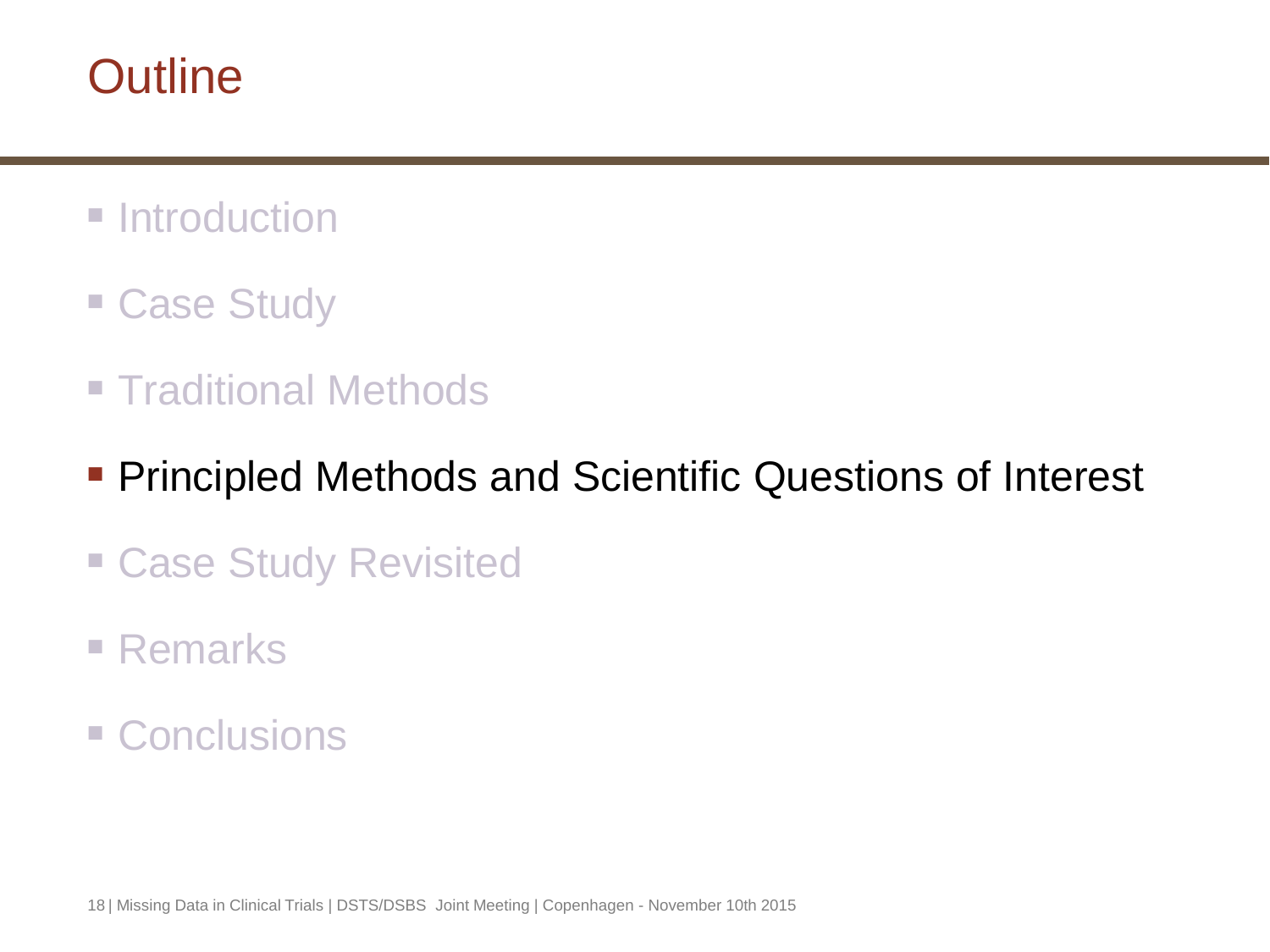#### Yes, but we will always need to make assumptions on the 'missing data' / post-discontinuation behavior

**AIM:** Evaluate the efficacy of an investigational arm compared to placebo as measured by the change in 6-minute walk distance (6MWD) from baseline to 24 weeks

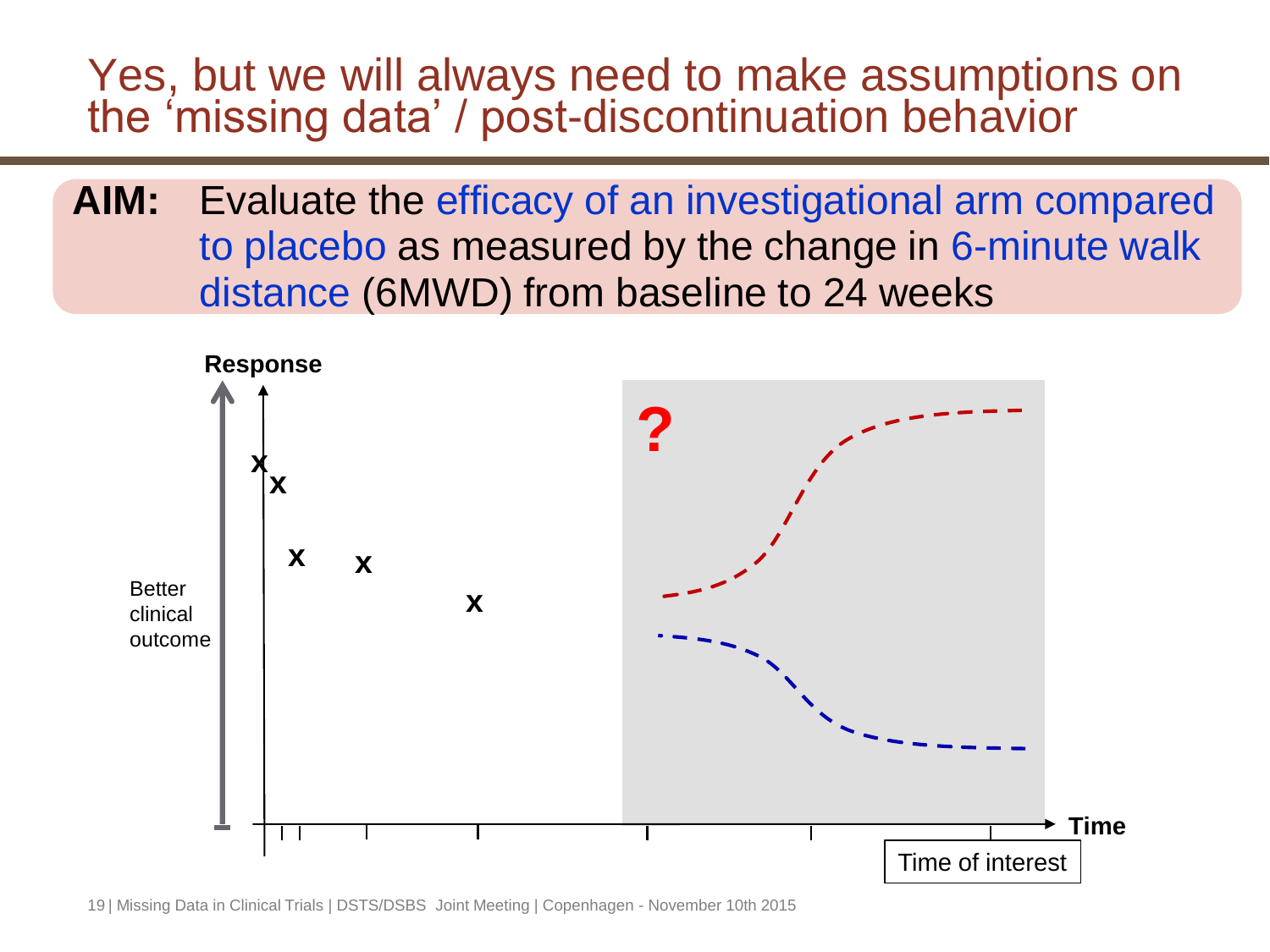Yes, but we will always need to make assumptions on the 'missing data' / post-discontinuation behavior

# **What are plausible assumptions?**

**AIM:** Evaluate the efficacy of an investigational arm compared

#### **x x the scientific question of interest! ? Plausible assumptions have to match**

#### clinical outcome **Handling of missing data is not solely a statistical issue.**

Time of interest

20 | Missing Data in Clinical Trials | DSTS/DSBS Joint Meeting | Copenhagen - November 10th 2015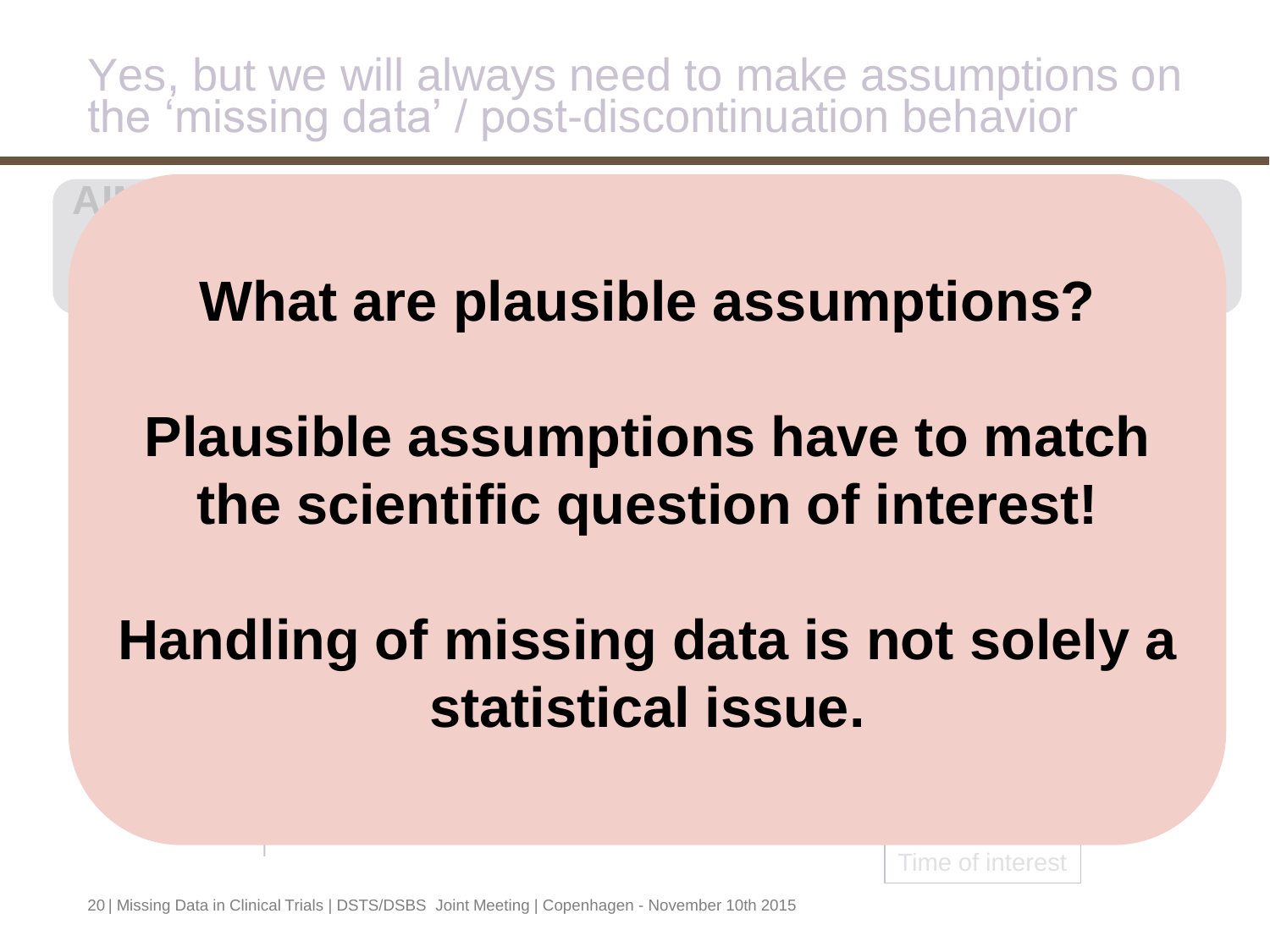# Scientific Question of Interest

*Ambiguity in the presence of missing data*

- "What would the treatment effect be, had patients that discontinued stayed in study and behaved like other similar patients in the same treatment arm?"
	- Similarly:
		- What is the effect assuming patients stay in study withstanding all the rigors (including adverse events)?
		- What is the benefit of the drug if taken as directed?
- "What would the effect seen in practice be, if this treatment were assigned to the target population?"
	- Similarly:
		- What is the benefit of the drug, taking (among others) into account that patients who cannot tolerate the drug will discontinue the drug?
		- What is the benefit of the drug as actually taken?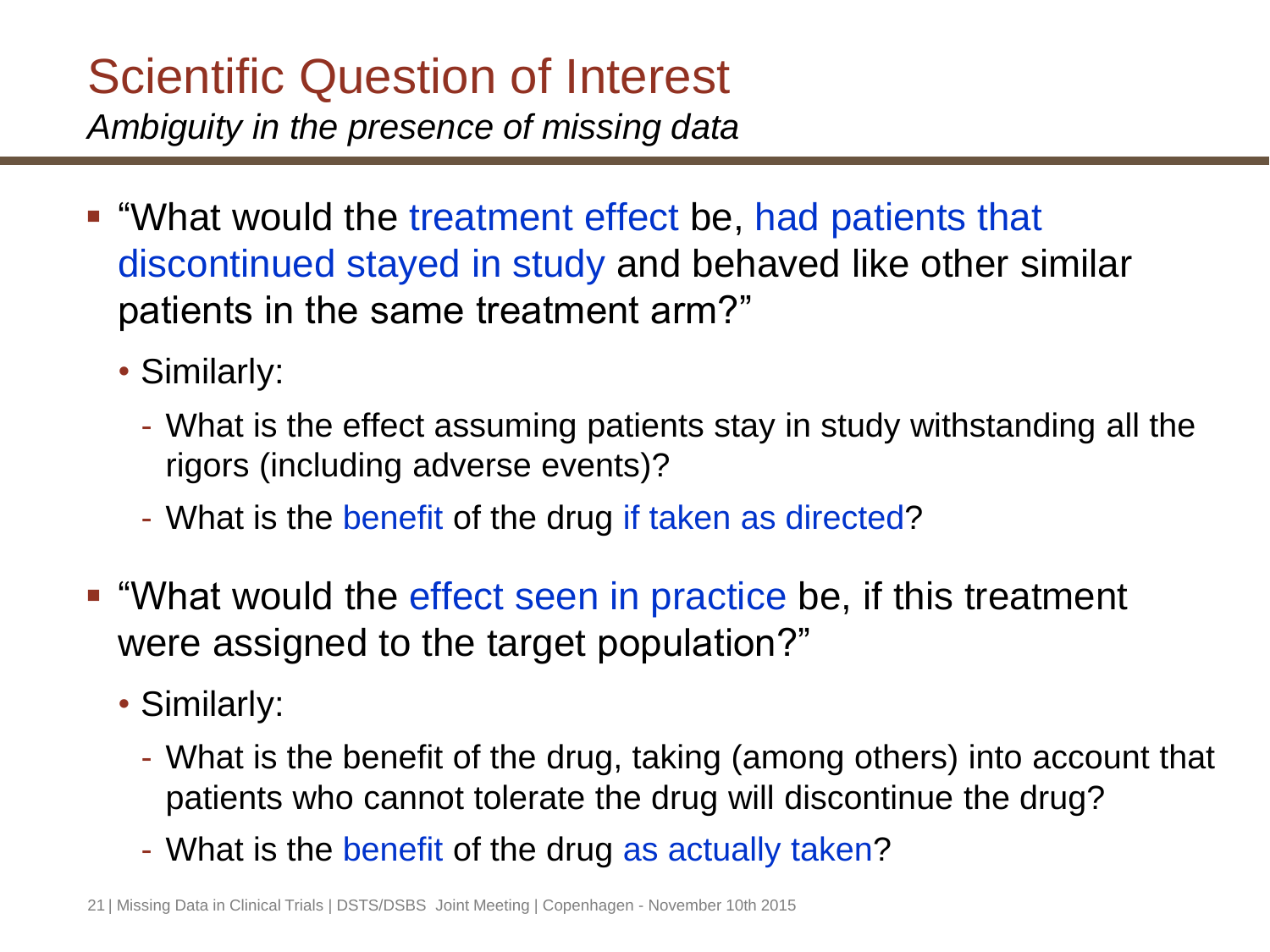# Scientific Question of Interest

*Illustration based on the case study*

Recall: 26% of patients in the active arm drop out due to adverse events. In particular, it is known that patients discontinue the study drug after dropping out from the study.

#### **What is the benefit of the drug if taken as directed?**

- Hypothetical question of effect had patients that dropped out continued taken the treatment.
	- Dependent on the reason of discontinuation this may be a more or less plausible question to ask.

#### **What is the benefit of the drug as actually taken?**

- Question of effect taking into account that patients stop treatment after dropping out.
	- For non-disease modifying drugs, the treatment effect may be attenuated after treatment is stopped.
	- Ideally, post-treatment discontinuation data are available to assess this question.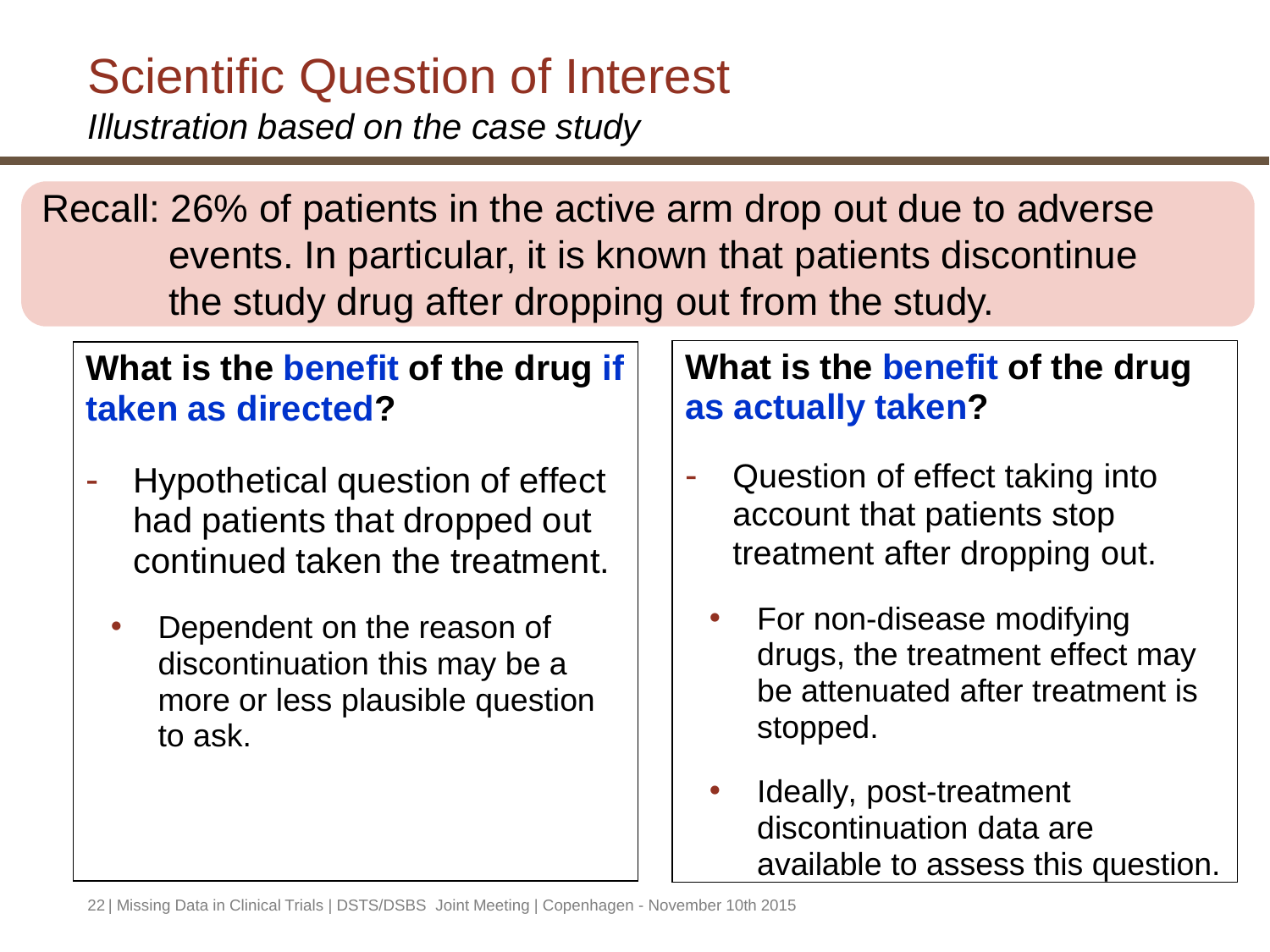## Different scientific questions require different assumptions\* on post-discontinuation behavior

Recall: 26% of patients in the active arm drop out due to adverse events. In particular, it is known that patients discontinue the study drug after dropping out from the study.

**Treatment** 

Placebo

Time



#### \*The assumptions may vary for different reasons of discontinuation.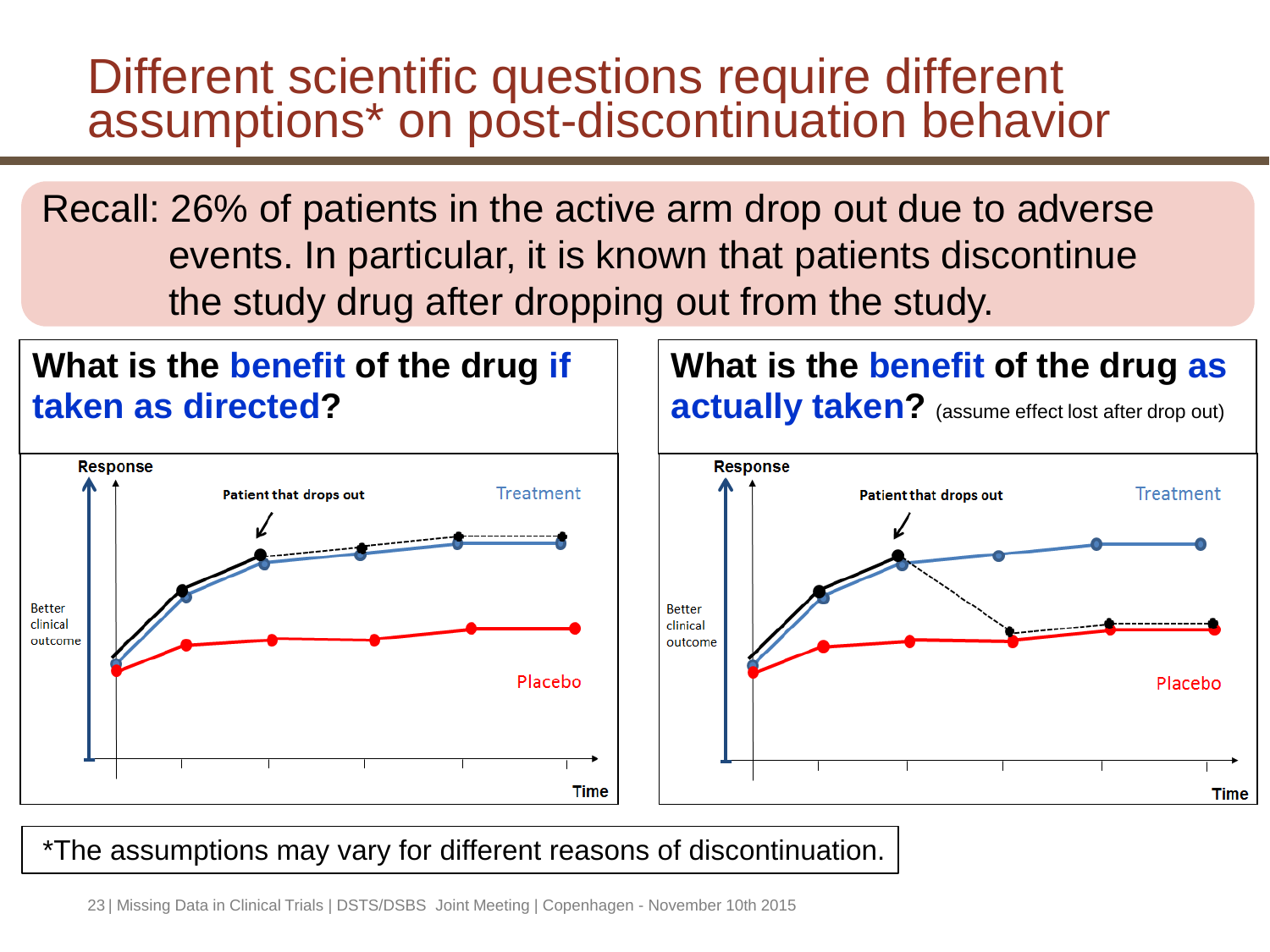## Scientific Question of Interest *Estimands*

- Formulating the scientific question at the beginning is critical.
- This can be challenging in the presence of missing data or other post-randomization events, e.g. treatment switching.
- **Currently the scientific question is often not stated very** clearly
	- Primary objectives rarely state which assumptions are made if the primary outcome is not observed
- **The National Academy of Science therefore introduced the** concept of *Estimand* = "What is being estimated?"
- An addendum to the ICH E9 is currently being developed to introduce the estimand framework more formally in the clinical trial context.

24 | Missing Data in Clinical Trials | DSTS/DSBS Joint Meeting | Copenhagen - November 10th 2015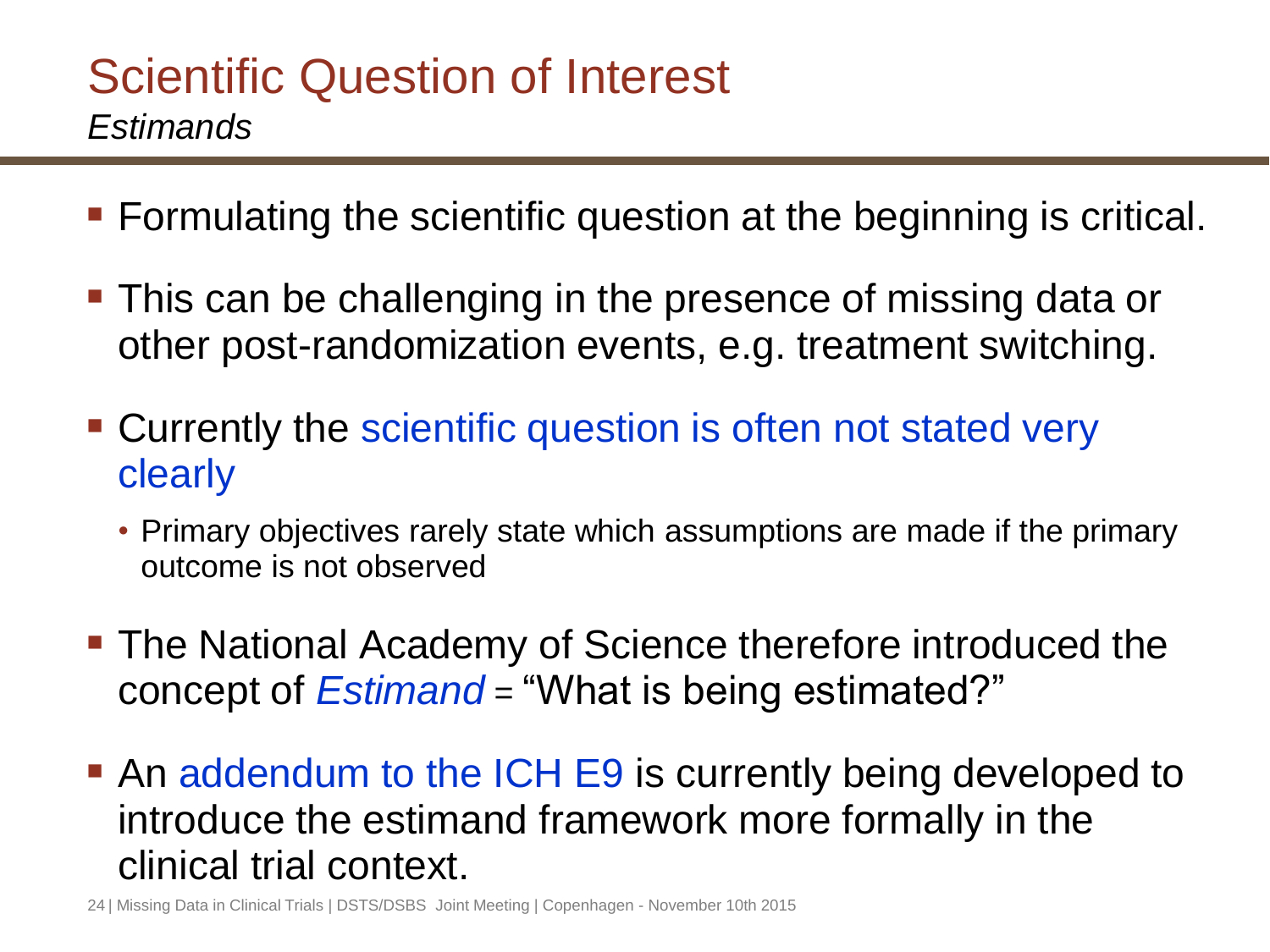## ICH-E9 Addendum



- A working group was tasked to create the addendum (first meeting held in Nov 2014)
- Members include representatives from the regulatory bodies and industry associations across the ICH regions
	- EMA, MHRA, EFPIA, MHLW/PMDA, JPMA, FDA, PhRMA, Health Canada
- **Addendum likely to be released for public comments in 2016**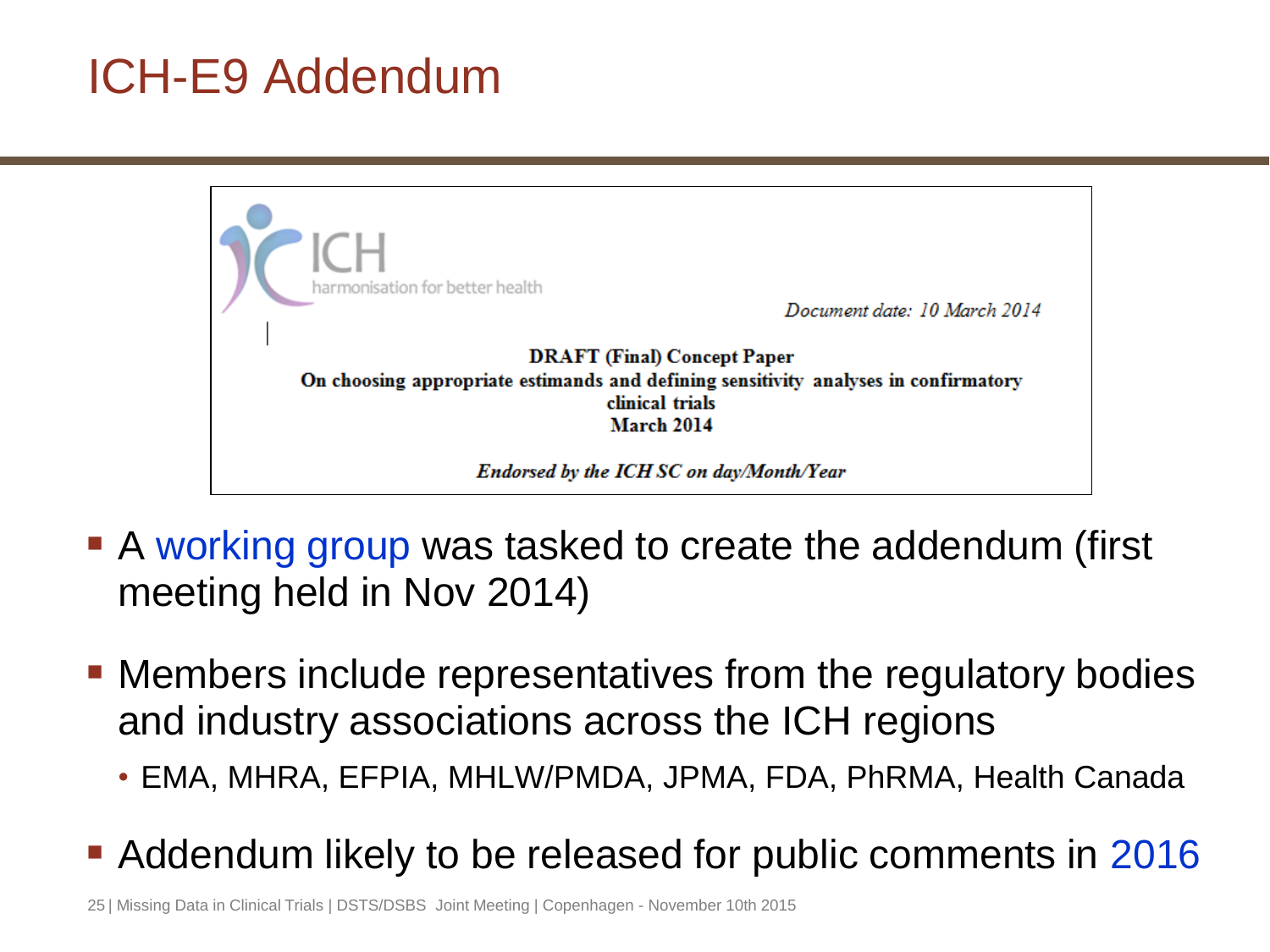#### Estimand framework helps distinguishing between

- target of estimation (estimand)
- method of estimation (estimator)

Especially in the context of 'missing data' the estimand and method of estimation are often confused.

However, the estimand framework applies to a broader setting than missing data.

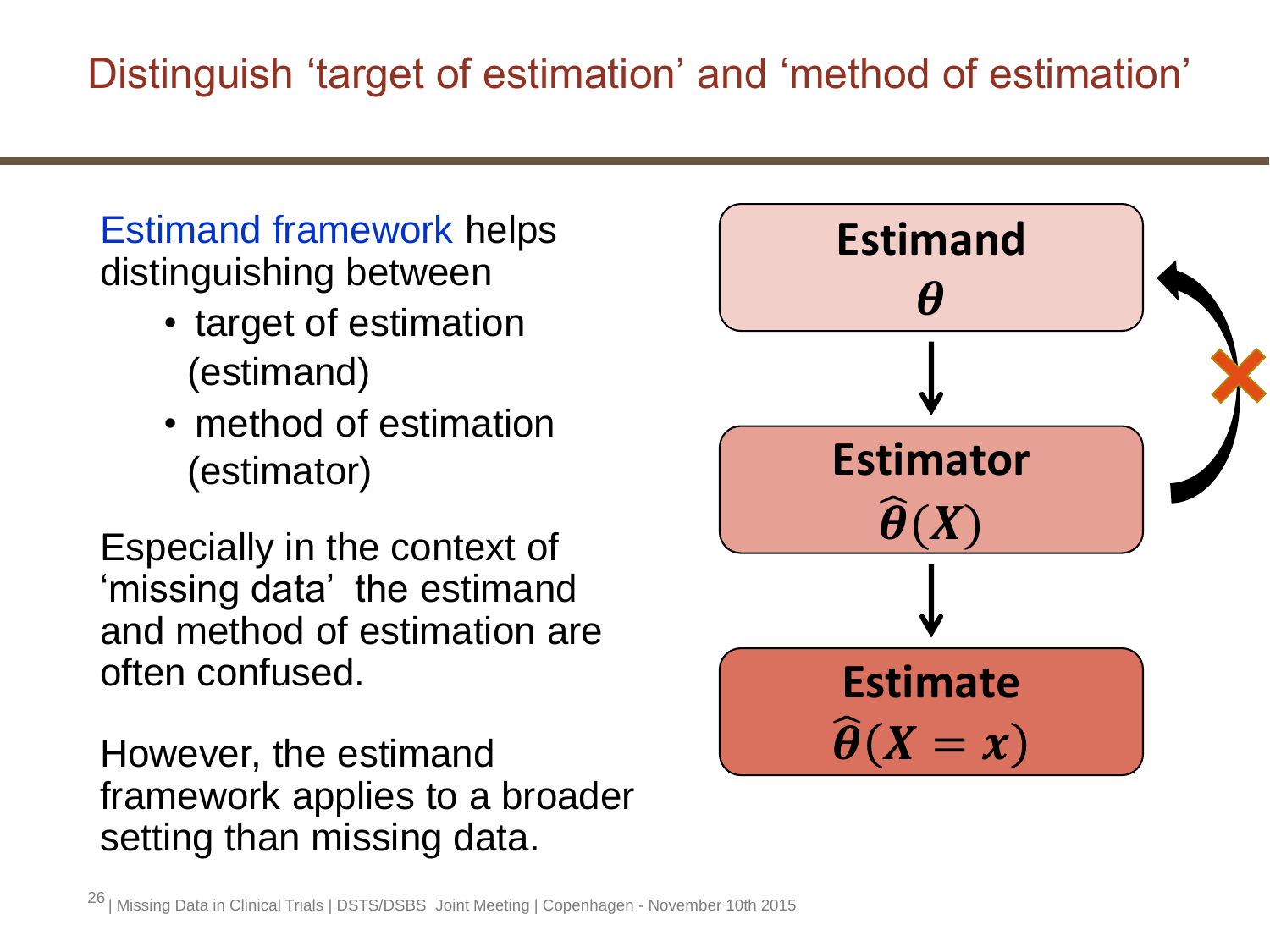## Scientific Questions of Interest

*Commonly discussed 'estimands' in the presence of missing data* 

- "What would the treatment effect be, had patients stayed in study and behaved like other similar patients in the same treatment arm?"
	- Related terminology used in this context:
		- Per Protocol
		- Efficacy
		- De Jure
		- 'Missing at Random'
- "What would the effect seen in practice be, if this treatment were assigned to the target population?"
	- Related terminology used in this context:
		- Intention-to-Treat effect
		- Effectiveness
		- De Facto
		- 'Missing not at Random'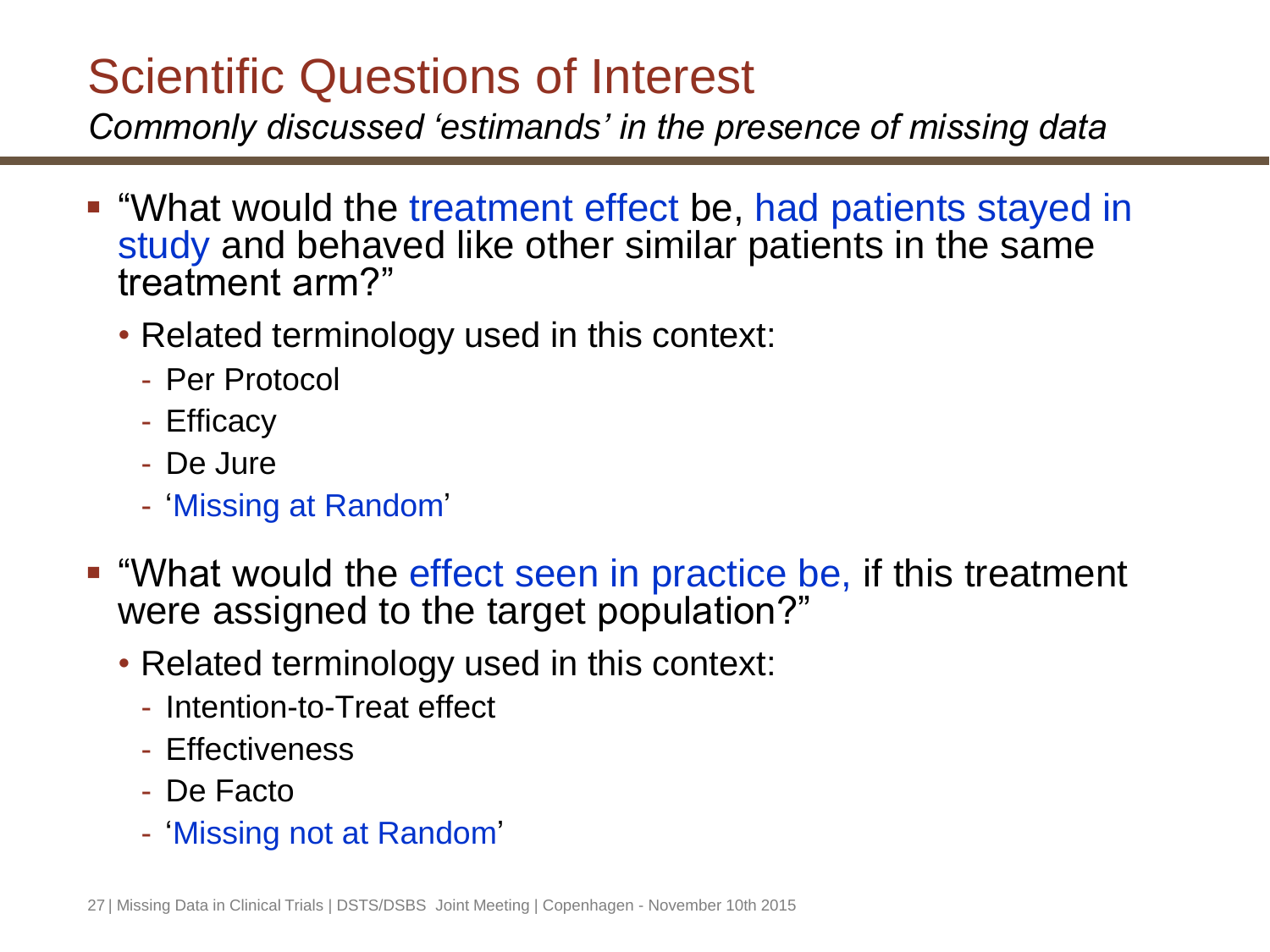## Scientific Questions of Interest

*Commonly discussed 'estimands' in the presence of missing data* 

- "What would the treatment effect be, had patients stayed in study and behaved like other similar patients in the same treatment arm?"
	- Related terminology used in this context:
		- Per Protocol
		- Efficacy
		- De Jure
		- 'Missing at Random'
- "What would the effect seen in practice be, if this treatment were assigned to the target population?"
	- Related terminology used in this context:
		- Intention-to-Treat effect
		- Effectiveness
		- De Facto
		- 'Missing not at Random'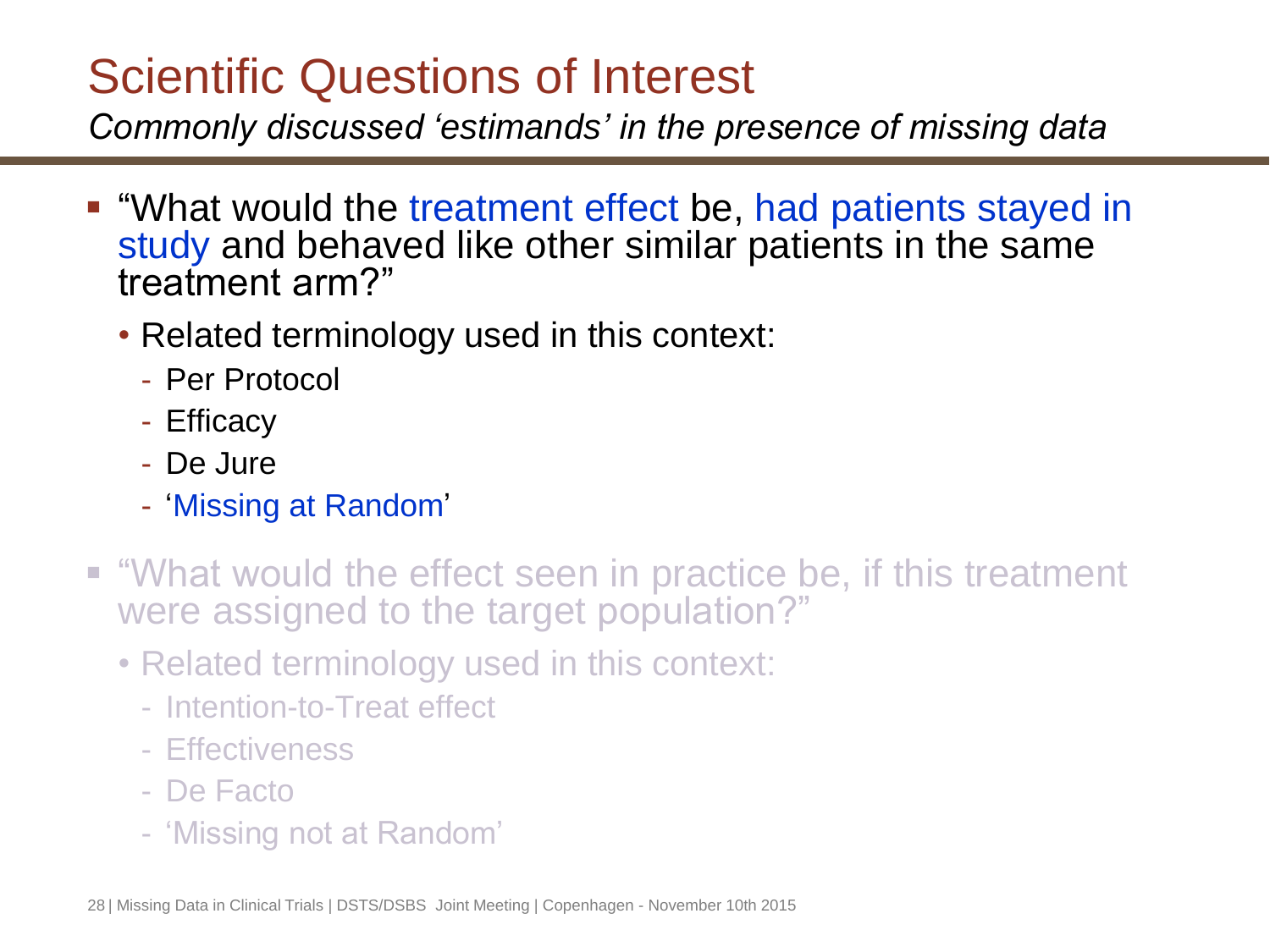Common Assumption underlying Principled Methods *'Missing at Random' (MAR) or more precisely 'ignorability'*

"What would the treatment effect be, had patients stayed in study and behaved like other 'similar patients' in the same treatment arm?"

For a given patient,

- information from the own observed history and
- information about the future from other similar patients (same history, treatment and other covariates)

can be used to provide information about the missing data.

In particular: The future behaviour of dropouts can be modelled using future behaviour of 'similar patients' that remain in the same treatment arm, i.e. also treatment behaviour is borrowed.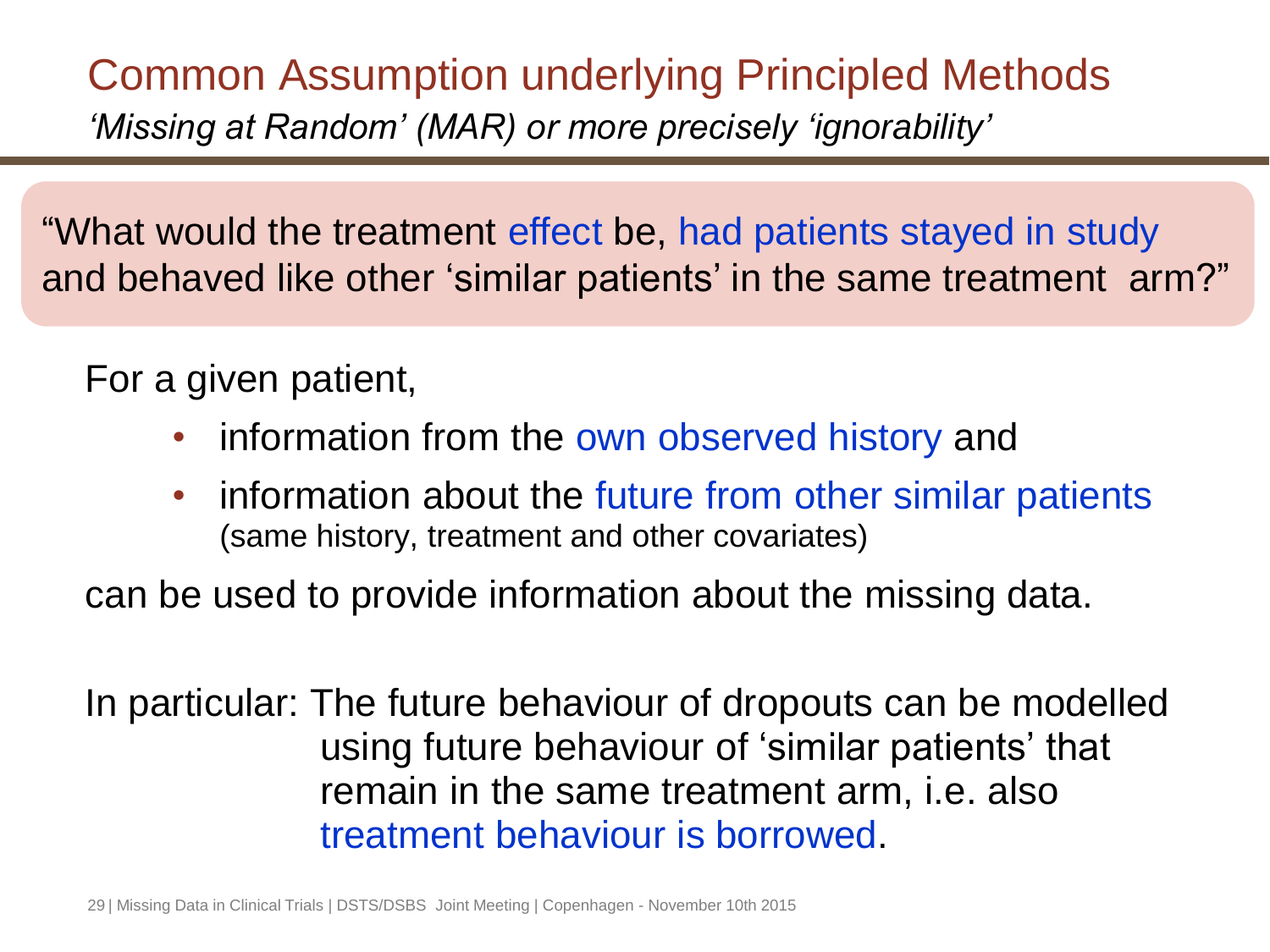# Principled Methods under MAR / ignorability

Use all available measurements (history and relevant covariates) for a given patient and account for the added uncertainty due to missing data.

## ■ Direct Likelihood Approaches

- Repeated measures analysis which jointly models the repeated measurements on a given subject
- Missing data are not explicitly imputed

## ■ Multiple Imputation (MI)

- Same as above but missing data are explicitly imputed
- In contrast to single imputations, each missing value is replaced by several imputations thus accounting for uncertainty due to missing data
- Auxiliary information can be incorporated more naturally than with direct likelihood approaches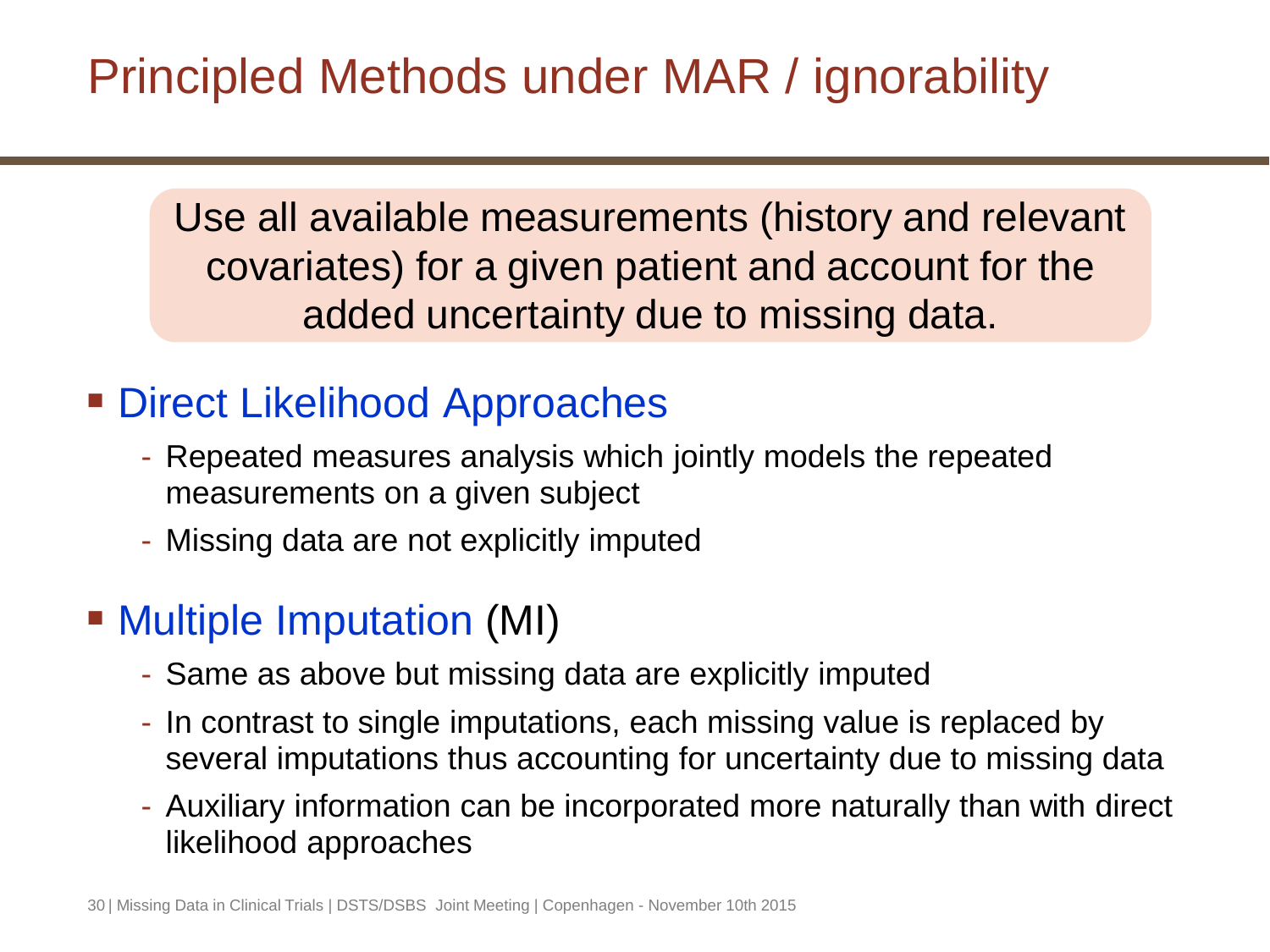## Scientific Questions of Interest

*Commonly discussed 'estimands' in the presence of missing data* 

- "What would the treatment effect be, had patients stayed in study and behaved like other similar patients in the same treatment arm?"
	- Related terminology used in this context:
		- Per Protocol
		- Efficacy
		- De Jure
		- 'Missing at Random'
- "What would the effect seen in practice be, if this treatment were assigned to the target population?"
	- Related terminology used in this context:
		- Intention-to-Treat effect
		- Effectiveness
		- De Facto
		- 'Missing not at Random'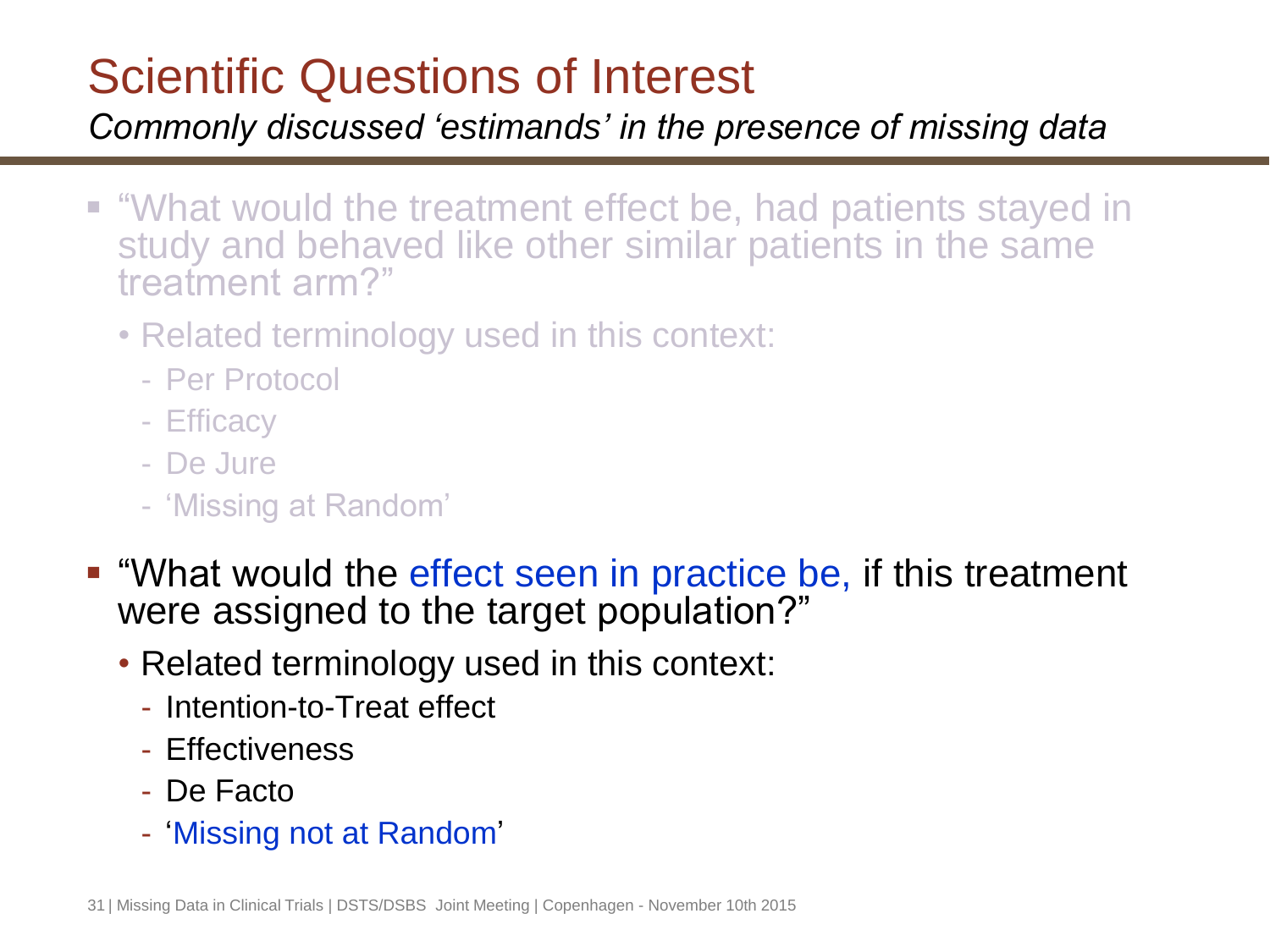## Principled Methods *'Missing not at Random' (MNAR)*

"What would the effect seen in practice be, if this treatment were assigned to the target population?"

For a given patient,

- information from the own observed history and
- information about the future from other similar patients (same history, treatment and other covariates)

is NOT sufficient to provide information about the missing data.

**For example CHMP [2013]:** "[...] is requested to perform an analysis where missing data following discontinuation of the randomized drug would be imputed under the assumption of a similar evolution than observed in untreated patients."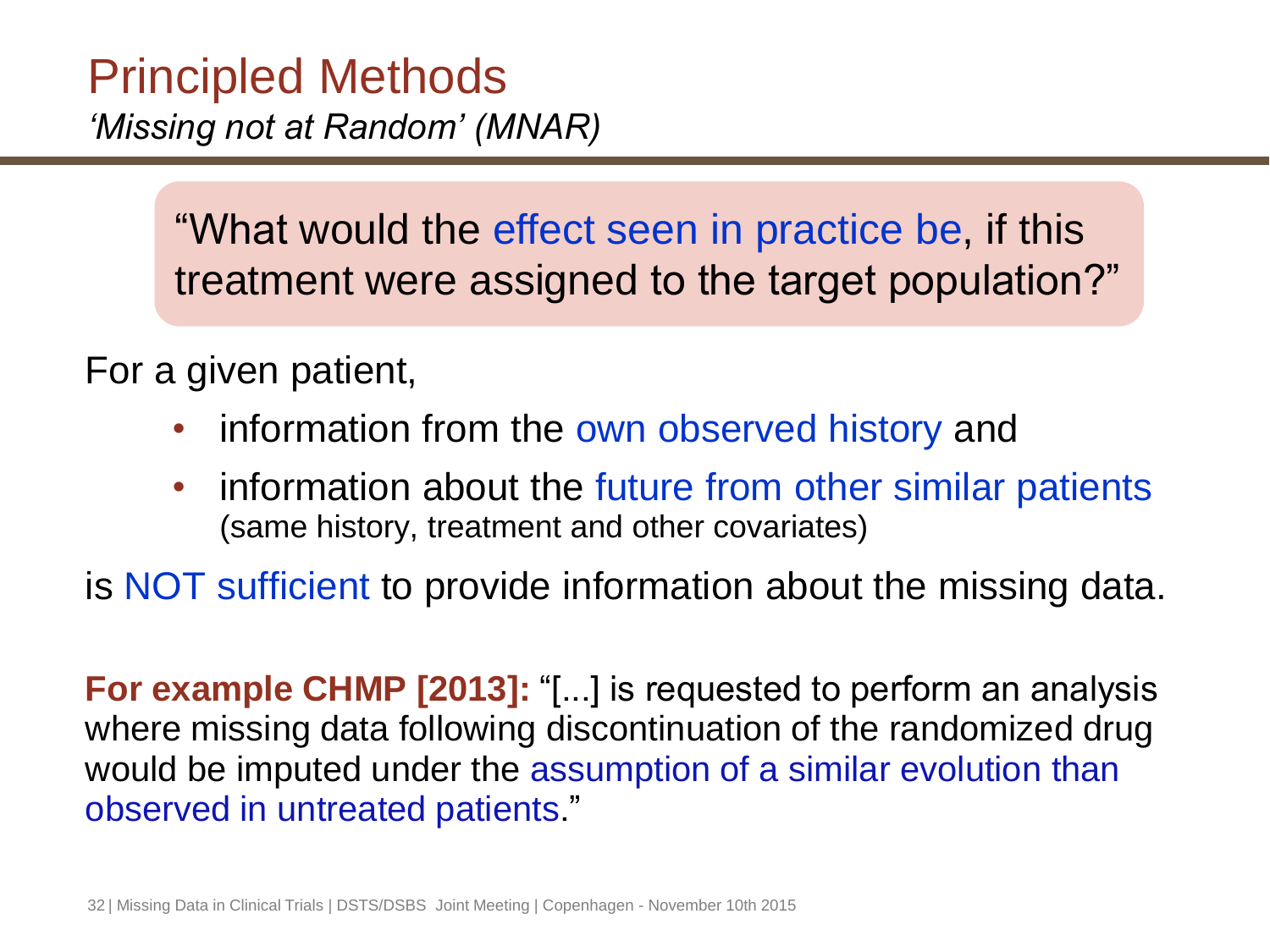### Principled Methods under MNAR *Example – 'Jump to Placebo' after Drop Out*



Pattern-mixture model based imputation approaches, where different post- discontinuation behaviors can be implied - e.g. 'jump to placebo' arm after discontinuation.

See also: Little, Yau (1996, Biometrics); Carpenter, Roger, Kenward (2013, Journal of Biopharmaceutical Statistics)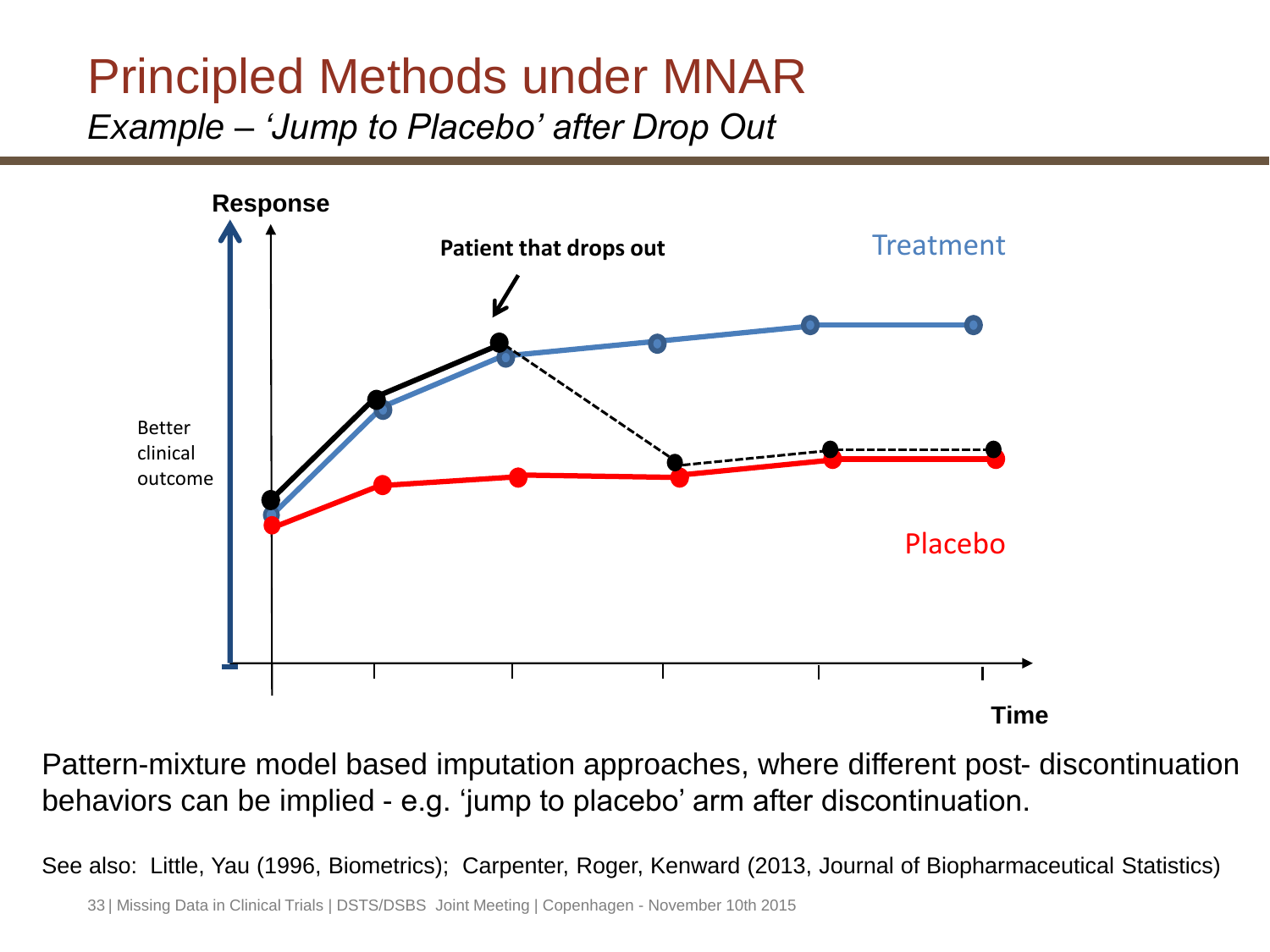## **Outline**

- **Introduction**
- **Case Study**
- **Traditional Methods**
- **Principled Methods and Scientific Questions of Interest**
- Case Study Revisited
- Remarks
- **E** Conclusions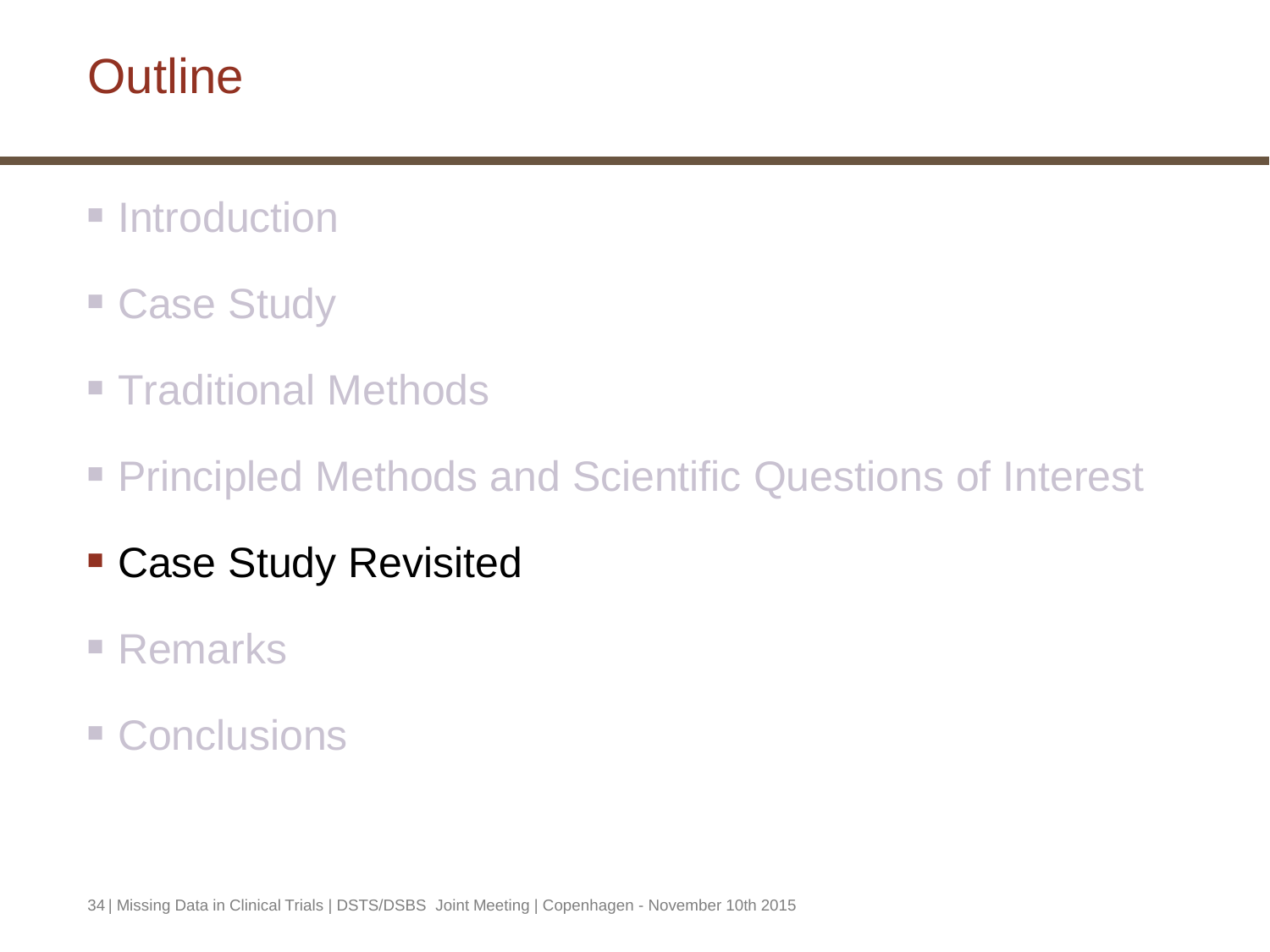## Reminder: Case Study

**AIM:** Evaluate the efficacy of the active arm compared to placebo as measured by the change in 6-minute walk distance (6MWD) from baseline to 24 weeks

| <b>Reason for Drop-Out</b>        | <b>Active Arm</b> | <b>Placebo</b> |
|-----------------------------------|-------------------|----------------|
| Adverse events                    | 27 (26%)          | 7(7%)          |
| Abnormal laboratory values        | $1(1\%)$          | $\Omega$       |
| Unsatisfactory therapeutic effect | $1(1\%)$          | 5(5%)          |
| Subject withdrew consent          | 2(2%)             | $1(1\%)$       |
| Administrative problems           | 0                 | $1(1\%)$       |
| Death                             | 2(2%)             | 2(2%)          |
| <b>Protocol Deviation</b>         | 0                 | $1(1\%)$       |
| <b>Discontinued</b>               | 34(33%)           | 17(17%)        |
| <b>Completers</b>                 | 69 (67%)          | 81 (83%)       |
| Total                             | 102               | 98             |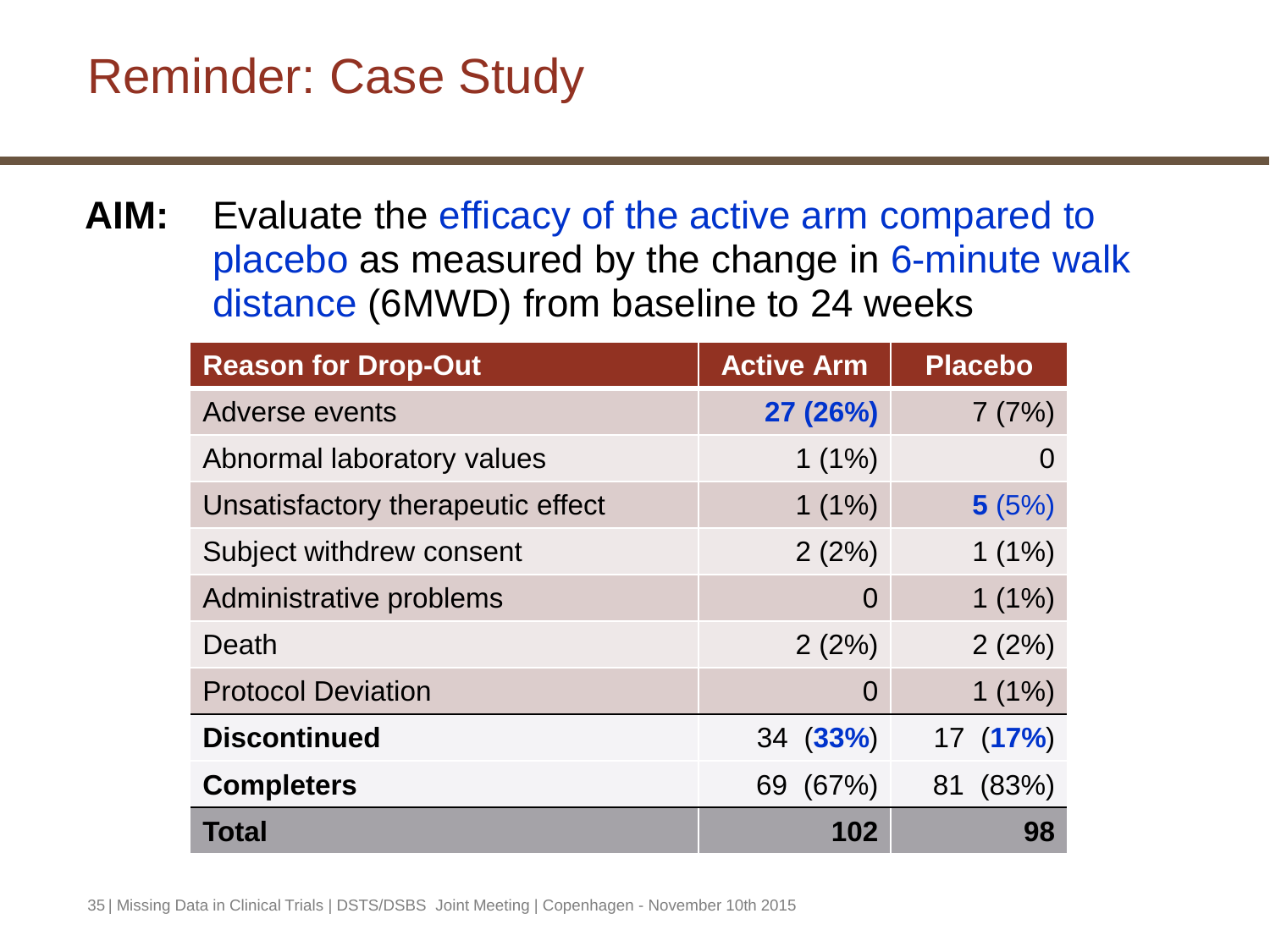## Different Scientific Questions for the Case Study *Traditional / Naive Methods*

#### **Complete case analysis**

"What is the effect seen in patients that complete the study?"

#### **Last Observation Carried Forward (LOCF)**

"What would the effect be, had all randomized patients stayed in study and patients that discontinued had sustained their last observed measurement until the end of the study?"

### **Baseline Observation Carried Forward (BOCF)** "What would the effect be, had all randomized patients stayed in study and patients that discontinued had returned to their baseline value by the end of the study?"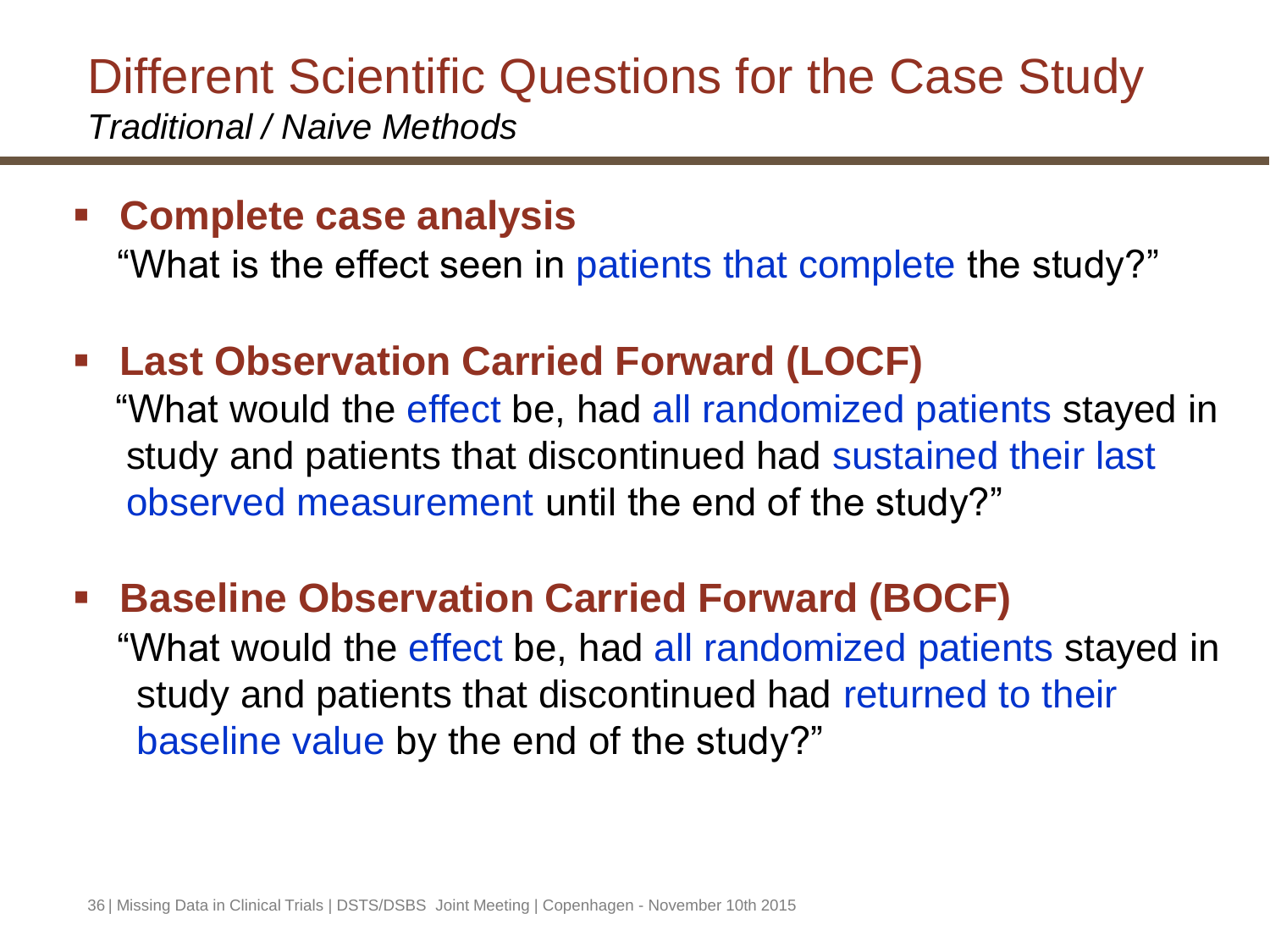## Different Scientific Questions for the Case Study *Principled Methods*

#### **Missing At Random (MAR)**

 "What would the effect be, had all randomized patients stayed in study and patients that discontinued had behaved like other 'similar patients' that remained in the same treatment arm?"

## **Missing Not At Random (MNAR) - 1**

 What is the effect based on all randomized patients, accounting for the potential reduction or loss of effect after discontinuation of the randomized treatment and the study due to AE, lack of efficacy or death?

#### **Missing Not At Random (MNAR) - 2**

 What is the effect based on all randomized patients, accounting for the potential reduction or loss of effect after discontinuation of the randomized treatment and the study?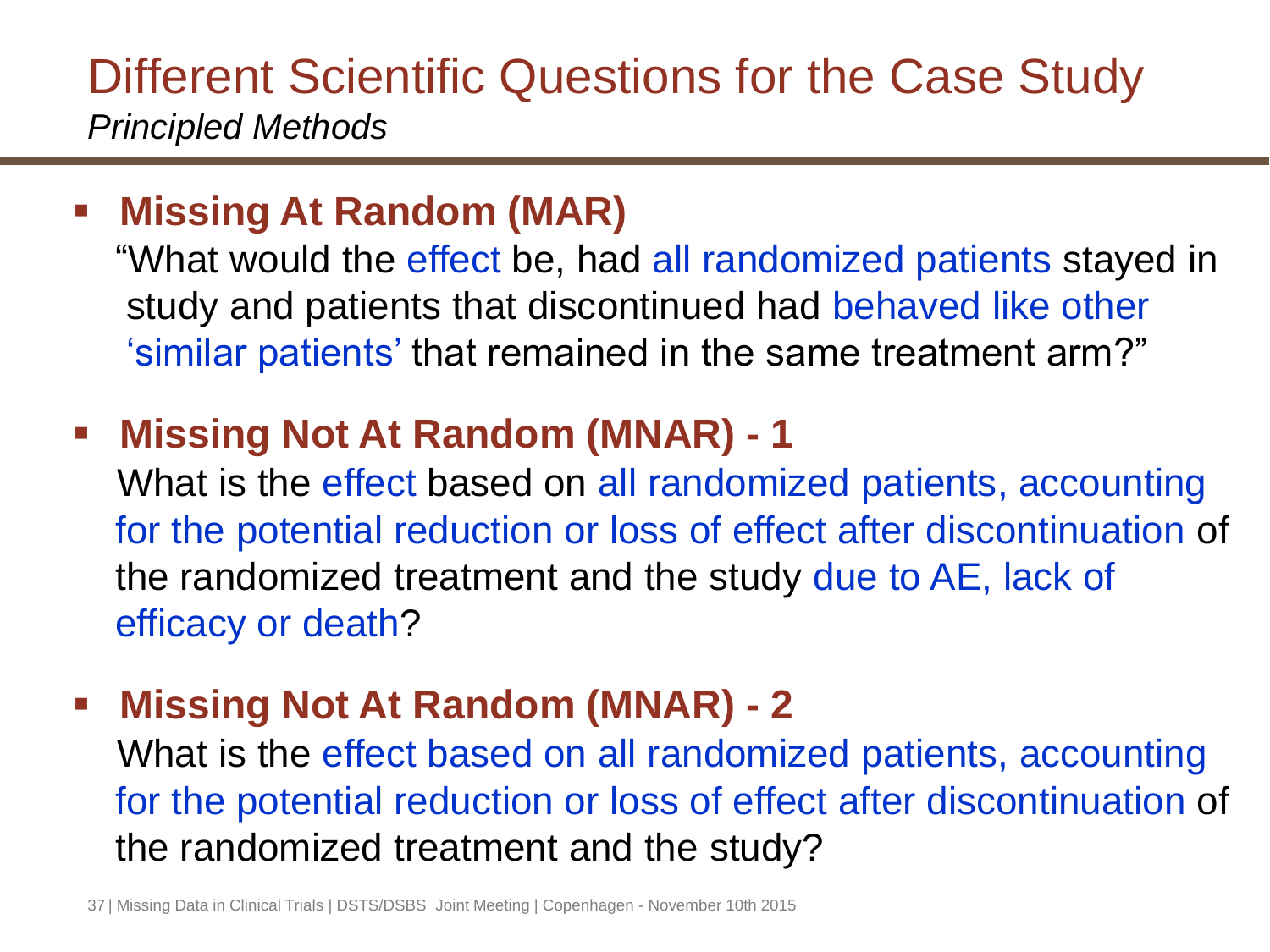## Case Study *Methods & Results*

#### **Traditional / Simple / Naive Methods:**

- Complete case analysis (CCA)
- Single Imputation (SI) LOCF
- Single Imputation (SI) BOCF

#### **Principled Methods:**

#### **MAR: MMRM**

• borrow information from the same treatment arm to 'impute' missing data

#### **MNAR: Experimental follows Placebo (EfP) -1**

- experimental arm slowly decays back to placebo response for patients that discontinue due to AE, lack of efficacy, death
- borrow information from same treatment arm for all other patients

#### **MNAR: EfP -2**

- experimental arm slowly decays back to placebo response for patients that discontinue for any reason
- for placebo patients that drop out borrow information from same arm

#### 95% Confidence Intervals

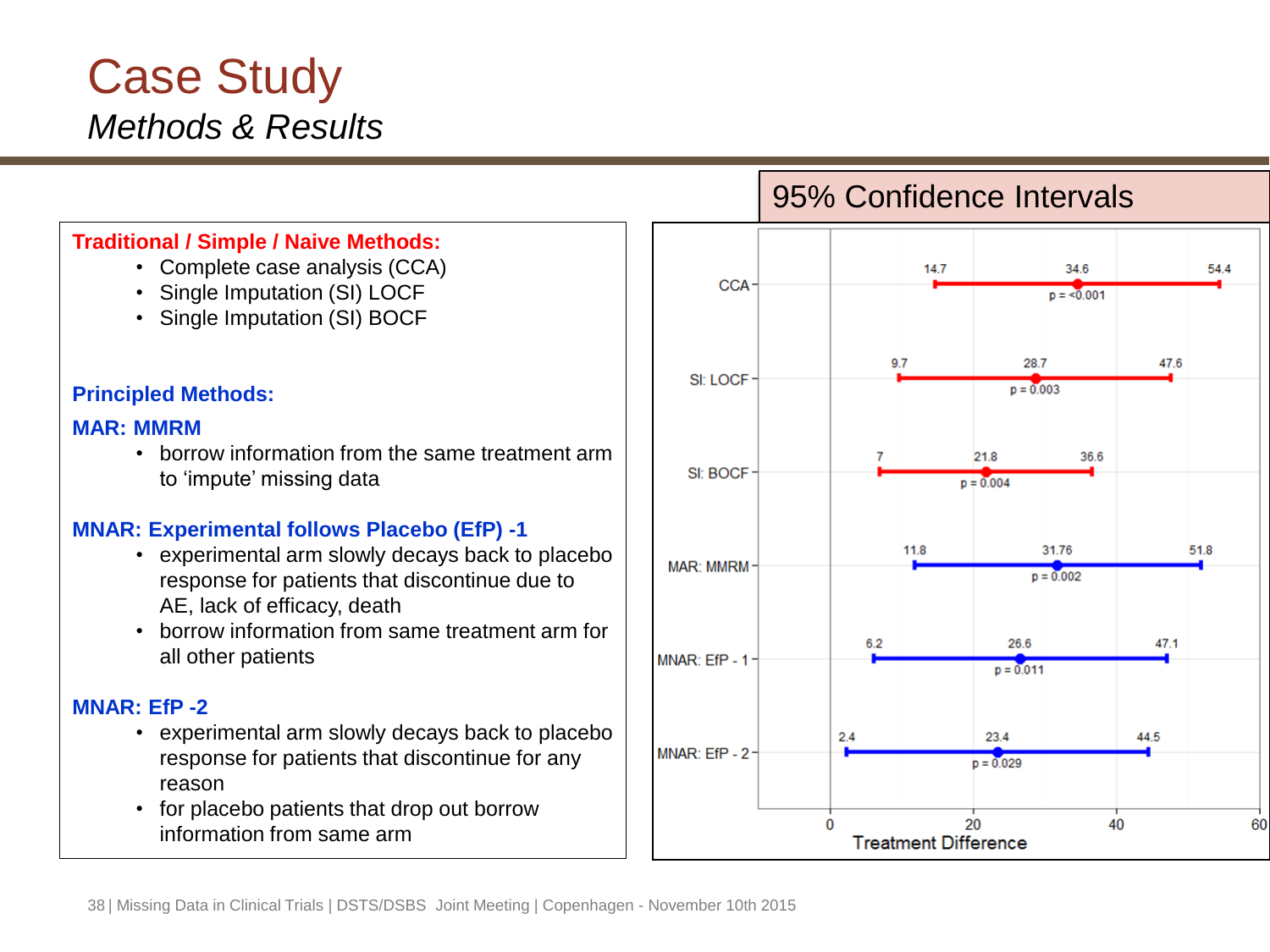#### Case Study *Comments & Results*

#### **Traditional / Simple / Naive Methods:**

- **CCA** excludes 25% of patients
- **Single Imputations** yield confidence intervals which are too narrow, thus give an artificial impression of precision that does not exist.

#### **Principled Methods: MAR: MMRM**

- Assumes **on-treatment future** for 26% of patients that discontinued due to AE
- **'Hypothetical effect'**: effect seen in practice may be smaller unless tolerability is improved

#### **MNAR: EfP -1**

- Takes into account that patients that discontinue due AE, lack of efficacy, death will discontinue their treatment
- Attempts to estimate the **effect seen in practice** under the assumption that the drug effect will be lost slowly after discontinuation from treatment

#### **MNAR: EfP -2**

• Same as EfP-1, only that loss of drug effect is implied for all active arm patients that drop out

#### 95% Confidence Intervals

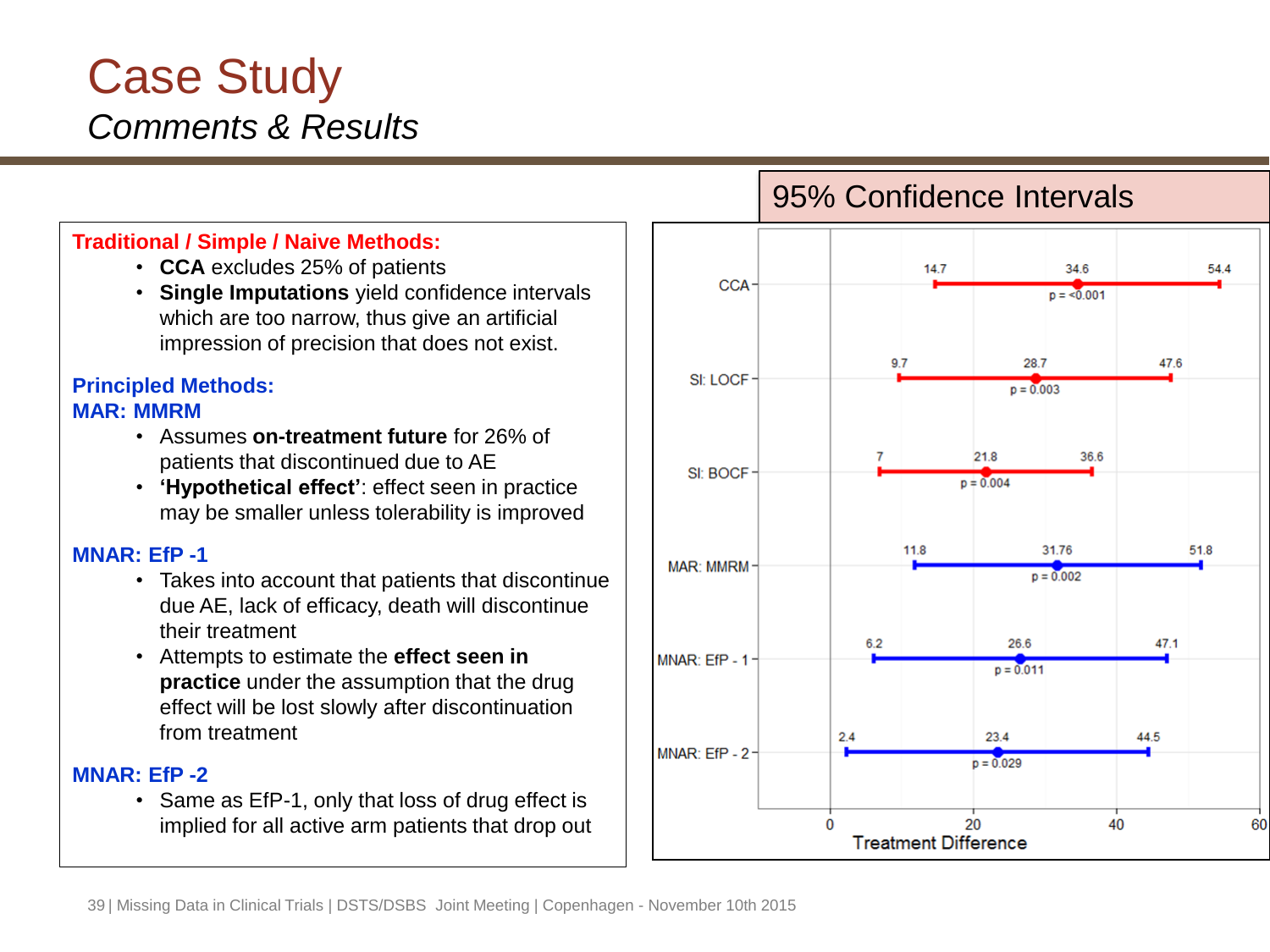## **Outline**

- **Introduction**
- **Case Study**
- **Traditional Methods**
- **Principled Methods and Scientific Questions of Interest**
- Case Study Revisited
- Remarks
- Conclusions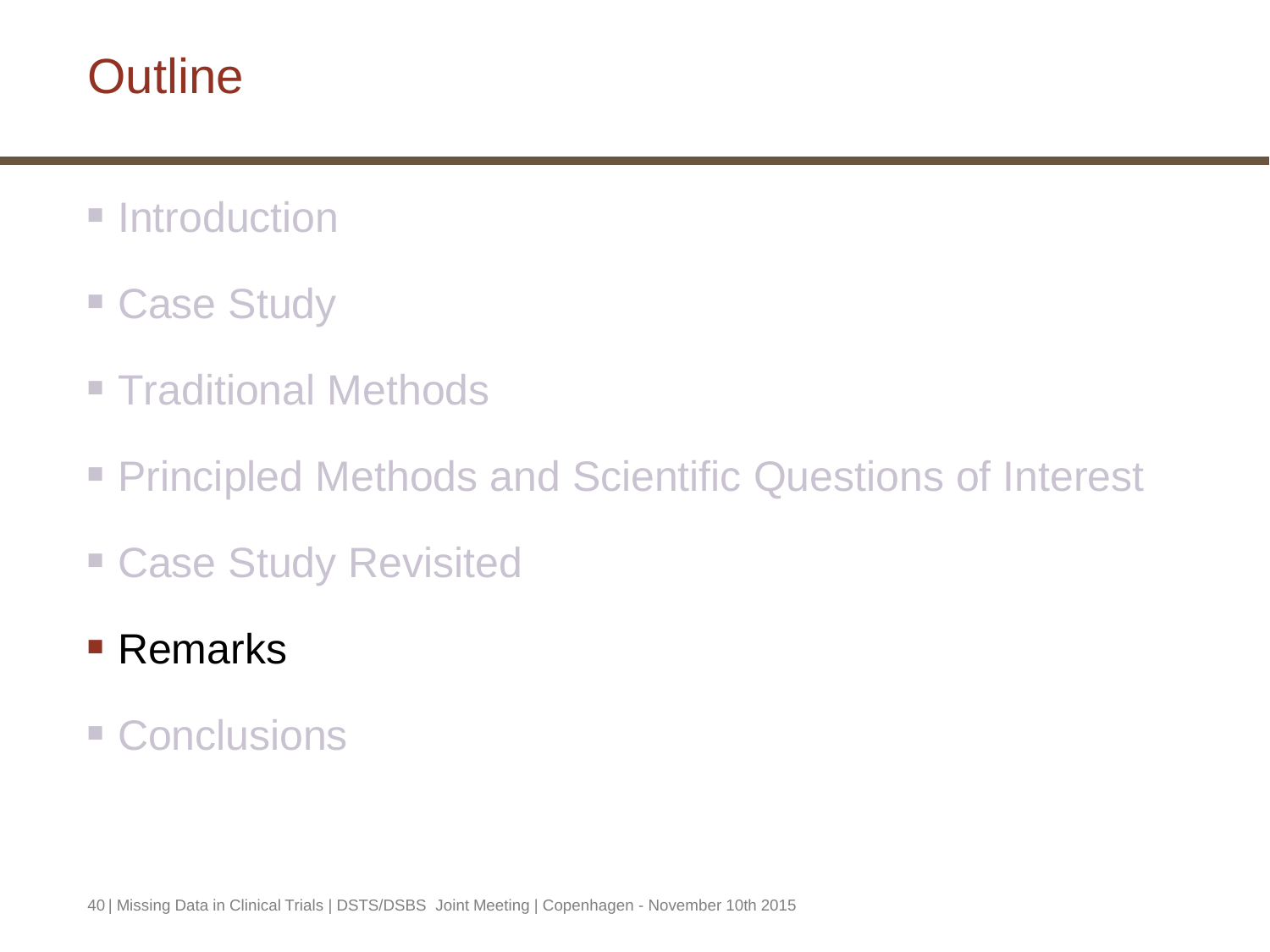## Remarks – 1

- **Different missing data techniques imply different scientific** questions of interest that are answered.
- **Sometimes this is not clearly communicated or understood.**
- **If a** In particular, a missing data mechanism may be MAR (even deterministic MAR) - however - one is not interested in a MAR based estimator which assumes an on-treatment future.
- **Important aspects to consider: patients discontinue for** different reasons and the experimental conditions change after a patient drops out, e.g. the patient
	- stops taking the treatment;
	- starts taking another medication;
	- dies; ...

41 | Missing Data in Clinical Trials | DSTS/DSBS Joint Meeting | Copenhagen - November 10th 2015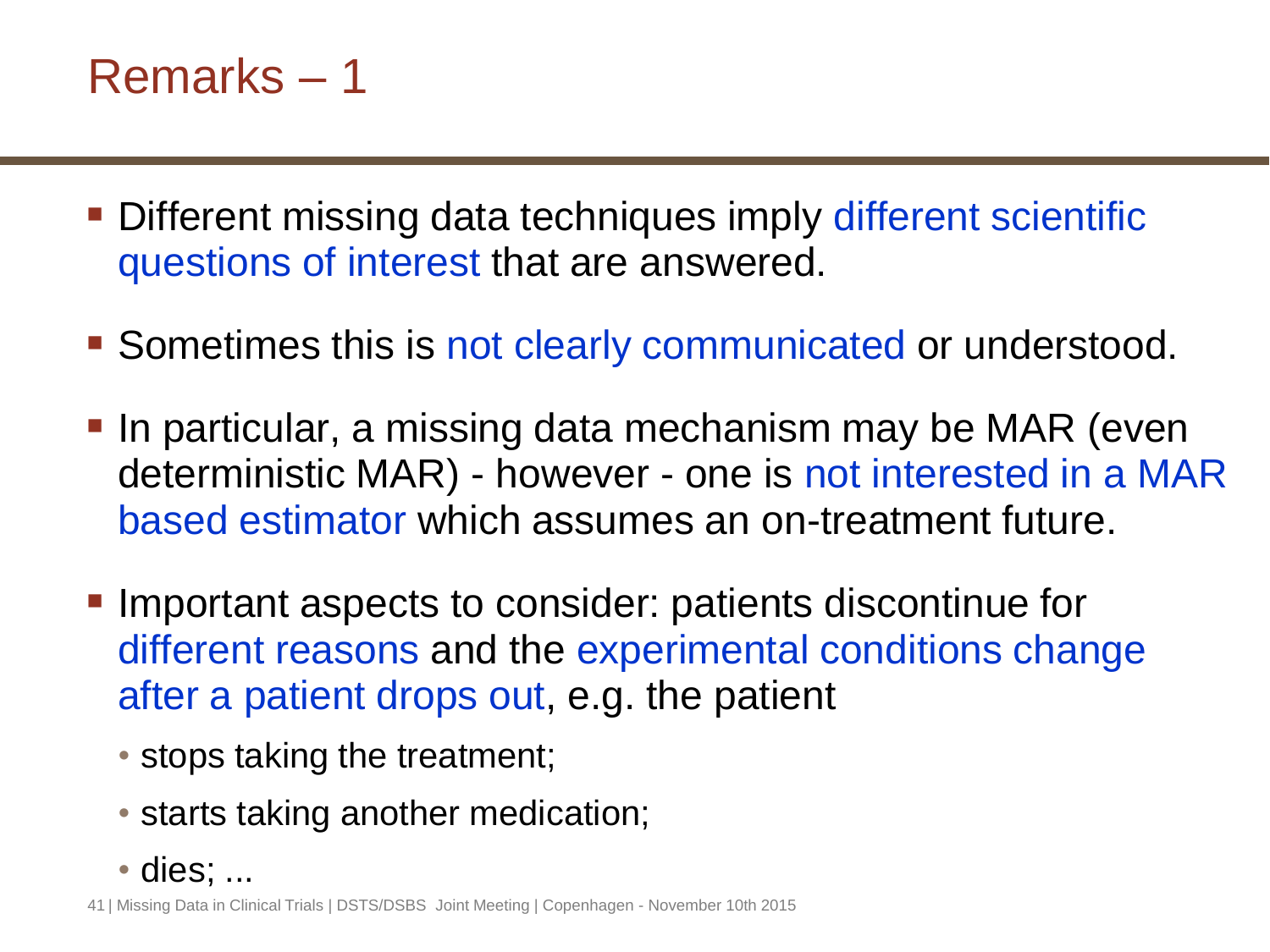## Remarks – 2

*What should the estimand be in the presence of 'missing data'/discontinuation?*

- In the presence of study discontinuation and hence missing data - the observed data at the time point of interest consists of two components:
	- Discontinuation event information (yes/no, event time, reason etc.)
	- Endpoint data (only observed if patient did not discontinue)
- Current practice: One creates a difficult to interpret composite endpoint that combines information on discontinuation patterns and efficacy in adherers – the 'ITT' / 'effectiveness' estimand.
	- E.g. worst case or 'jump to placebo' imputations for patients that drop out due to AEs
- **Disentangling discontinuation and the efficacy of treatment in** patients that adhere appears more transparent and meaningful.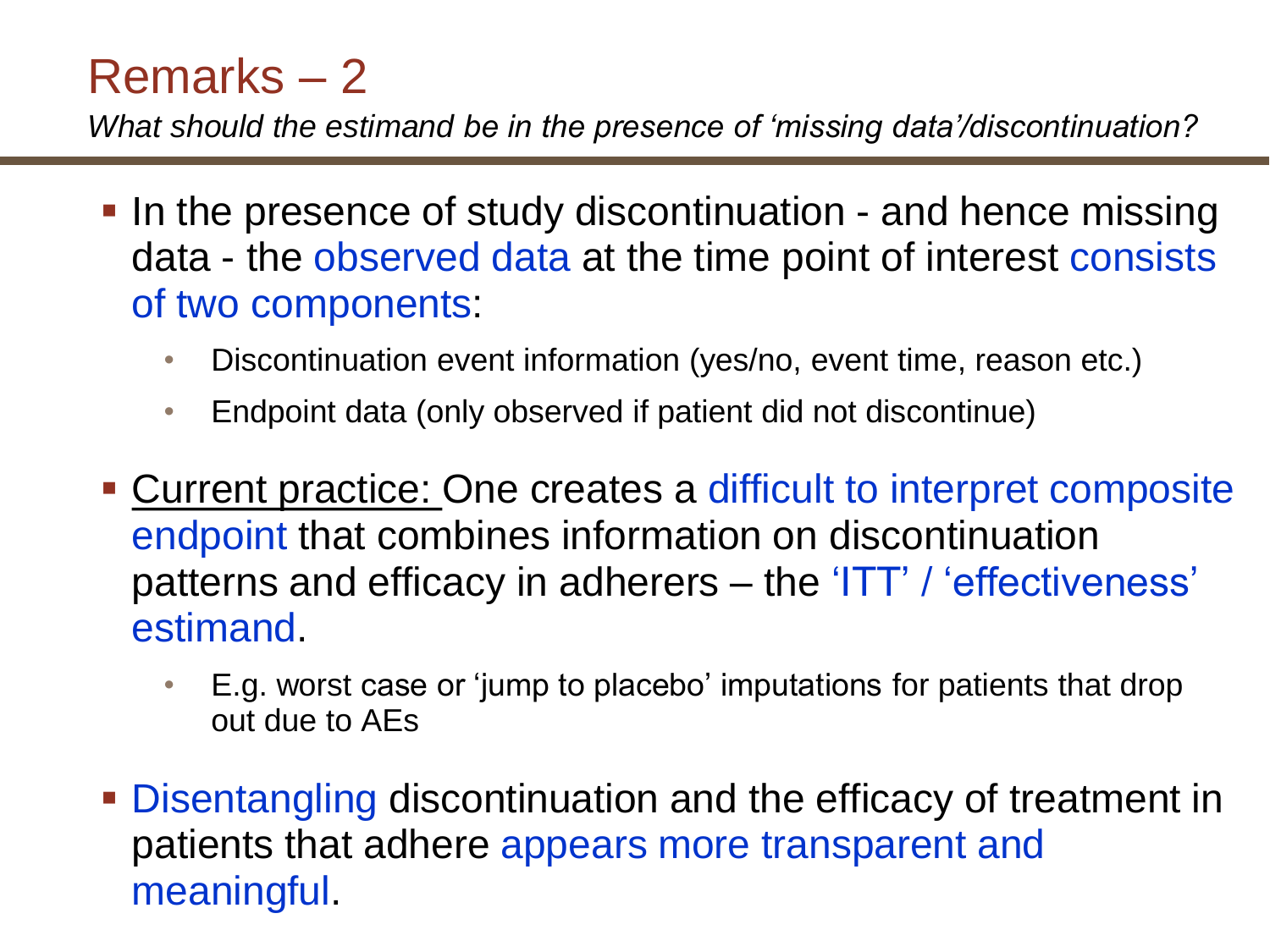# Overarching Questions of Interest

*+ Statistical Considerations*

#### **The scientific questions of interest in drug development can broadly be classified into those addressing**

- **a) lack of adherence to treatment due to different reasons**  (safety/efficacy)
- **b) efficacy and safety profile when patients, in fact, are able to adhere to the treatment.**

## a)

- May tabulate (exposureadjusted) proportions;
- compare proportions (e.g. Fishers Exact Test);
- **Perform regression analyses** (logistic / probit regressions)

## b)

- Difficult estimation problem which may require causal inference framework;
- **targeted designs such as randomized** withdrawal designs may simplify the problem;
- **Complete case analysis with rich covariate** models or methods involving inverse probability of 'adherence' weights may be suitable estimators (?)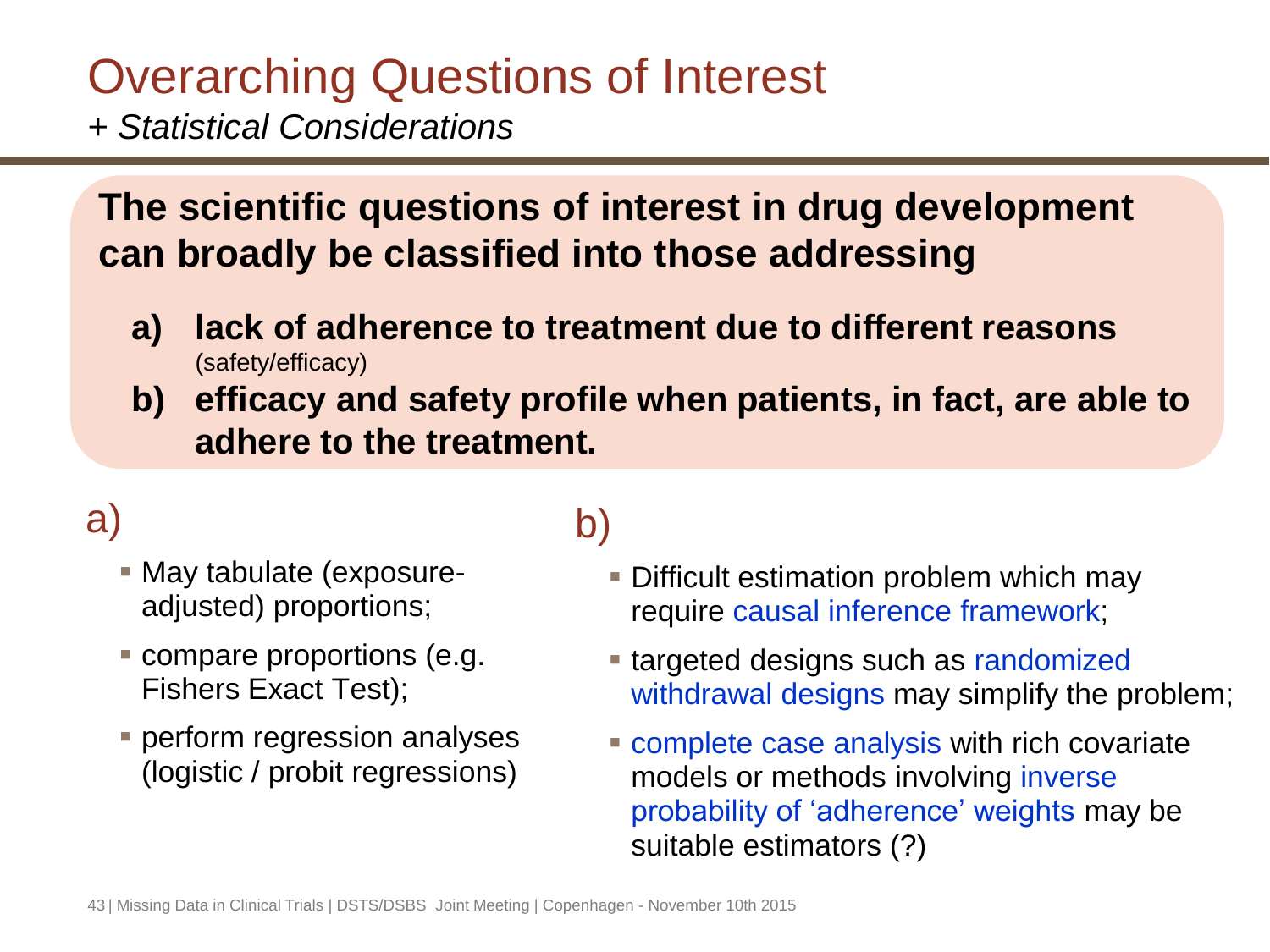## **Outline**

- **Introduction**
- **Case Study**
- **Traditional Methods**
- **Principled Methods and Scientific Questions of Interest**
- Case Study Revisited
- Remarks
- Conclusions